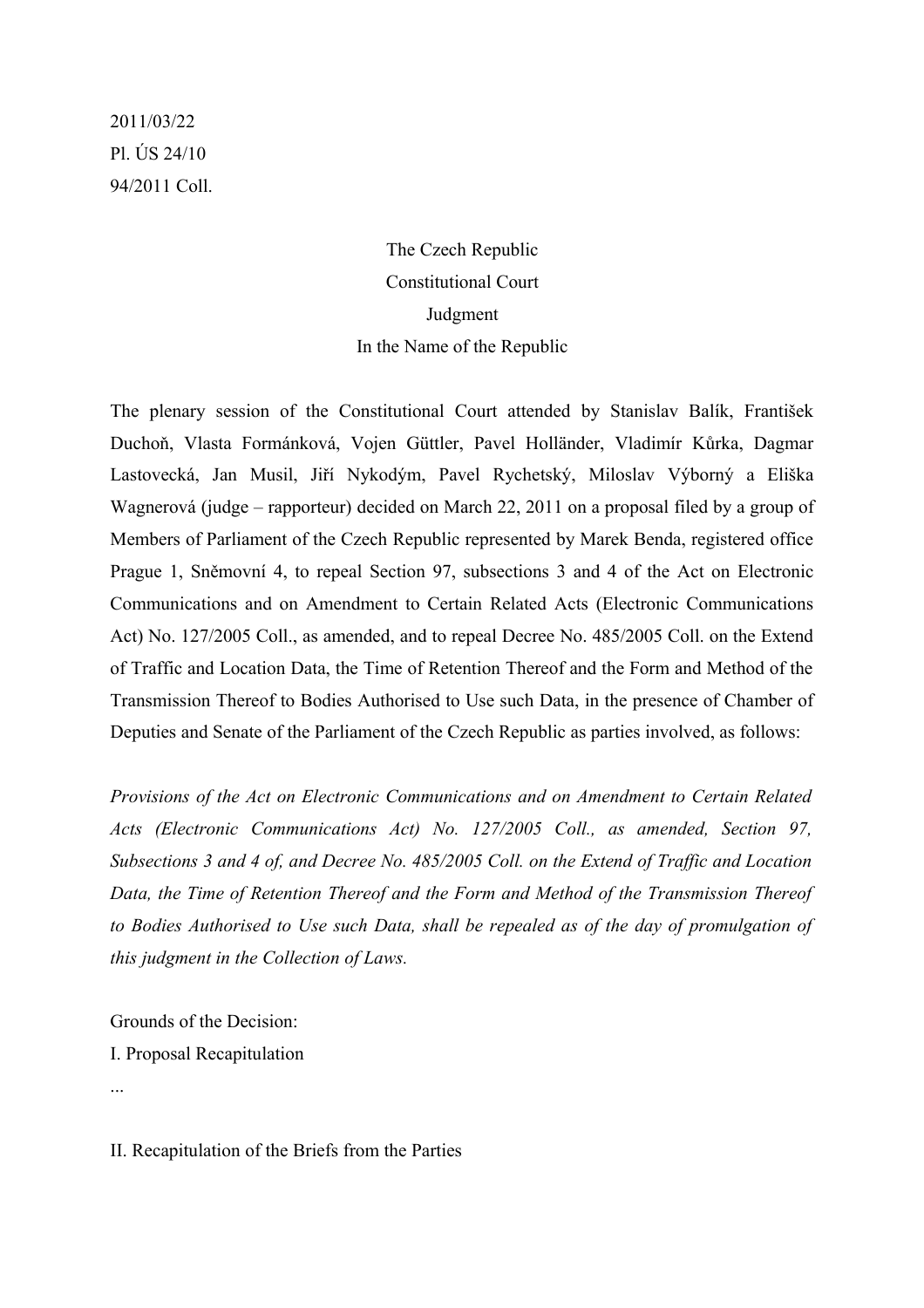#### III. Waiving Oral Proceedings

...

...

IV. Constitutional Conformity of the Procedure of Passing Contested Provisions and Legal Conditions for Passing the Contested Decree

...

V. Wording of contested Provisions of the Act and Contested Decree

...

VI. Preliminary Question

25. Primarily, the Constitutional Court had to consider the proposal filed by petitioners to submit the European Court of Justice preliminary question pursuant to Article 234 of the Treaty Establishing the European Community questioning the validity of Data Retention Directive, since there is a significant risk that the Data Retention Directive transposed into Czech law by contested provisions and contested Decree contradicts the law of the European Community. In this respect, the Constitutional Court emphasizes that even after the accession of the Czech Republic to the EU (since 1. May, 2004), the norms of the constitutional order of the Czech Republic still represent the reference framework for Constitutional Court´s reviews, since the Constitutional Court´s task is to protect constitutionality (Article 83 of the Constitution of the Czech Republic) in both aspects of it, i.e. protection of objective constitutional law as well as subjective rights, i.e. fundamental rights. *Acquis communautaire* does not form a part of the constitutional order and therefore, the Constitutional Court is not competent to interpret it. However, the Constitutional Court cannot fully ignore the effect *acquis communautaire* has on making, implementing and interpreting national law, namely regarding legal regulations which are directly linked to *acquis communautaire* with respect to origin, effect and purpose [cf. Constitutional Court judgments File No. Pl. ÚS 50/04 of 8 March, 2006 (N 50/40 SbNU 443; 154/2006 Coll.), File No. Pl. ÚS 36/05 of 16 January, 2007 (N 8/44 SbNU 83; 57/2007 Coll.) or File No. II. ÚS 1009/08 of 8 January, 2009 (N 6/52 SbNU 57)]. The subject matter of the Directive nevertheless leaves the Czech Republic enough possibilities to transpose it into the national law in conformity with the constitution,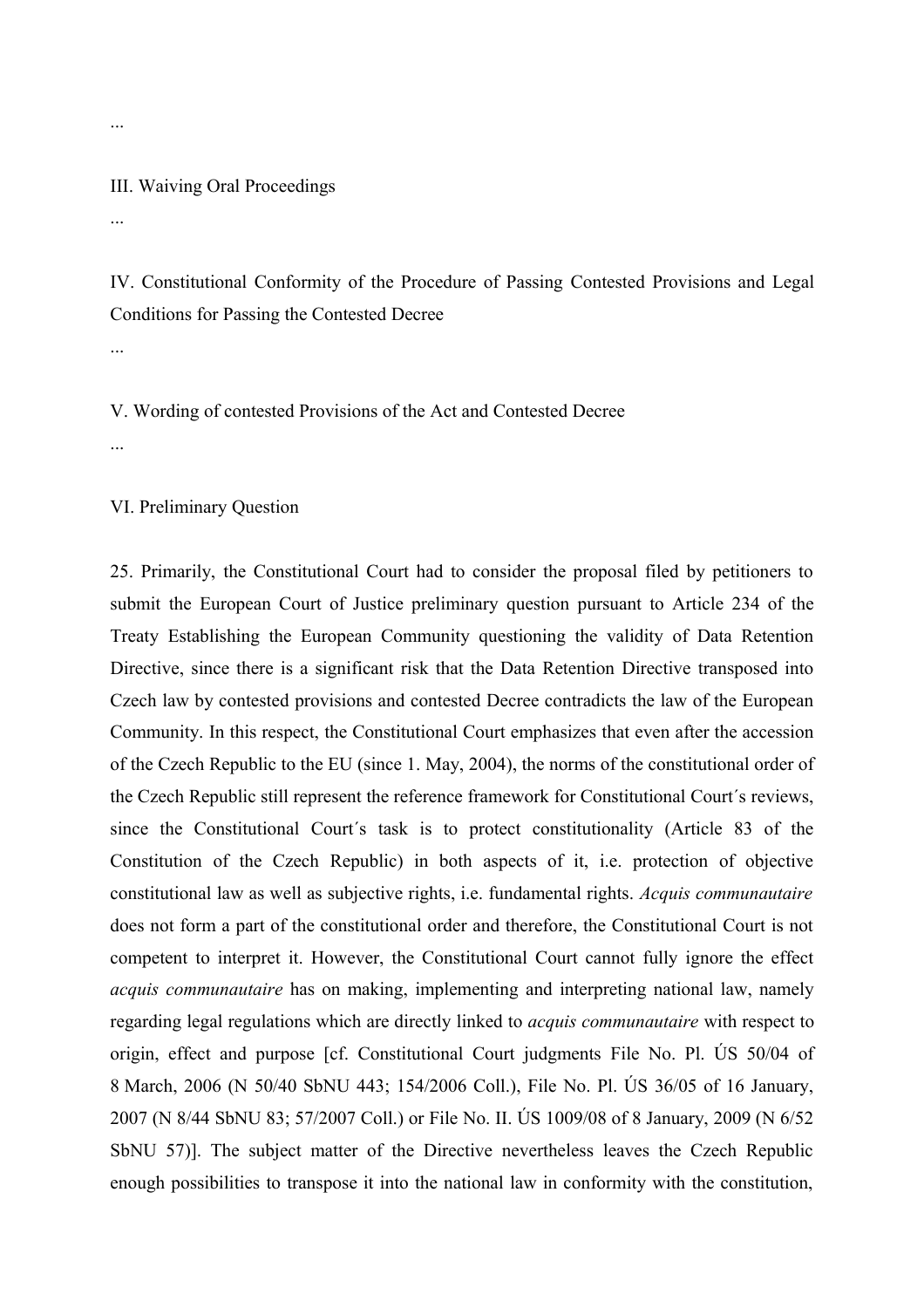since particular provisions only define the obligation to retain such data. As far as transposition is concerned, the purpose of the Directive has to be attained; yet particular provisions of the act and subordinate legislation related to retaining and handling data including measures preventing misuse of such data, a certain constitutional standard has to be met arising from the Czech constitutional order as interpreted by the Czech Constitutional Court. The reason for this is the fact that this particular form of transposition  $-$  i.e. contested provisions of the act and subordinate legislation – represent declaration of the will of the Czech legislator and could have varied while still meeting the purpose of the Directive in terms of selected instruments; at the same time, the legislator was bound to respect the constitutional order when making such selection.

VII. Points of Reference for Considering the Proposal

### VII. A) Right to Respect for Private Life and Informational Self-Determination

26. Article 1, paragraph 1 of the Constitution of the Czech Republic incorporates the normative principle of democratic law-abiding state. The fundamental attribute of the constitutional concept of a law-abiding state and prerequisite of its functioning is respect towards fundamental rights and freedoms of an individual which is explicitly specified as an attribute of the chosen constitutional concept of law-abiding state in the above mentioned constitutional provision. This constitutional provision forms the basis for the material concept of legal statehood which is characterised by public authority respecting free (autonomous) sphere of the individual defined by fundamental rights and freedoms; as a matter of principle, public authority does not intervene in this sphere, or more precisely only in cases where such intervention is justified by conflict with other fundamental rights, that is in public interest which is in conformity with the constitution and which is unambiguously defined by law providing that the intervention anticipated by law respects the proportionality principle with respect to aims that are to be attained as well as the extent of reduction of fundamental right or freedom.

27. The concept of privacy is mostly being brought into connection with Western culture, more accurately with Anglo-American cultural concept in the context of liberal political philosophy. This concept is apparently not commonly shared in terms of emphasis placed on the importance of privacy as well as the question to what extend should privacy be protected.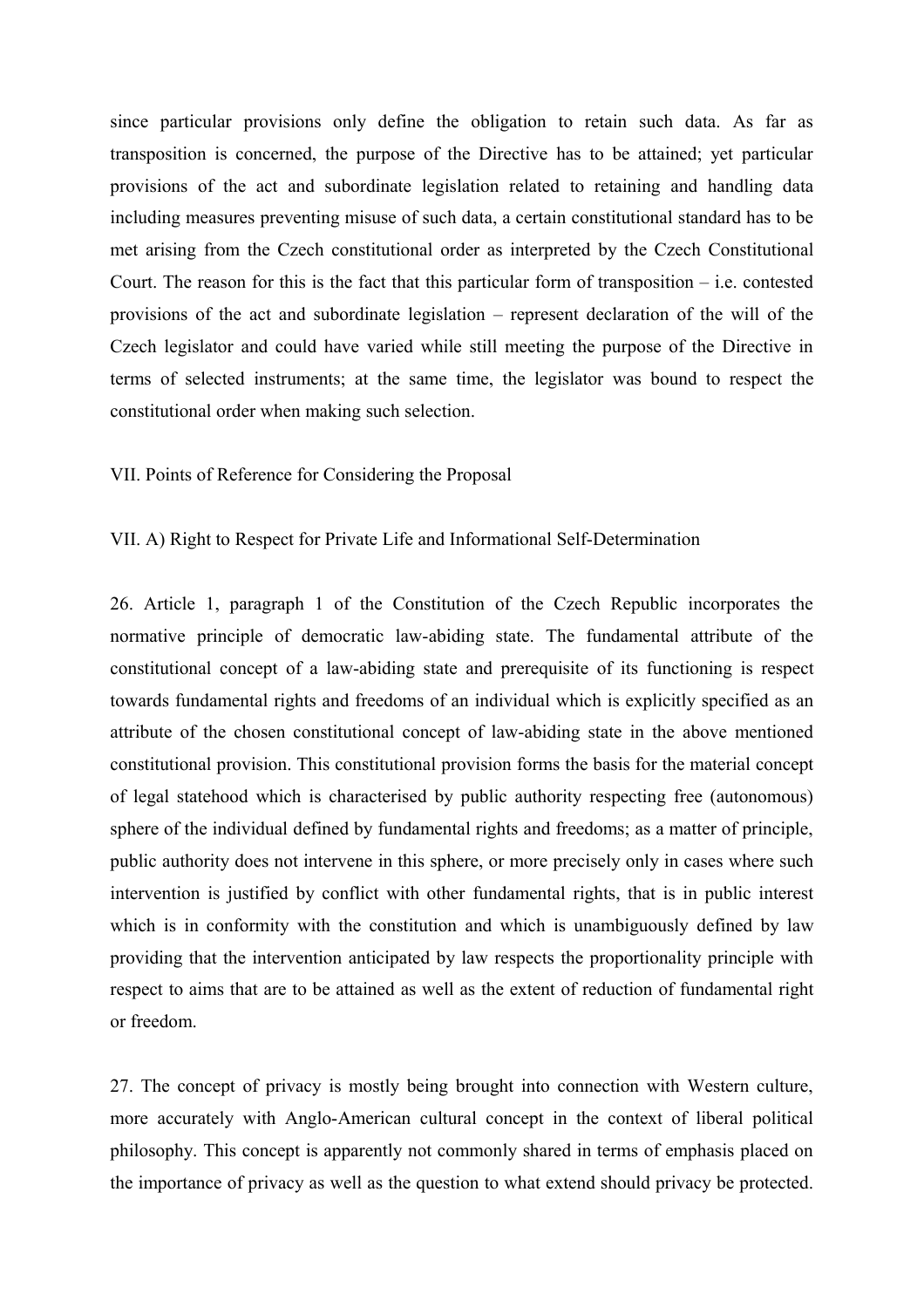There are different concepts in different cultures concerning the issue of level of privacy individual persons have the right to in various contexts. However as soon as 1928, Judge Brandeis declares the following opinion on privacy in the frequently quoted dissent (Olmstead v. U. S., 438, 478, 1928): "The makers of our Constitution understood the need to secure conditions favourable to the pursuit of happiness (…) and include the right (…) to be left alone – the most comprehensive of rights and the right most valued by civilized men." And thus a right to privacy not explicitly mentioned by the constitution has gradually become fundamental structural element of the constitution of the U.S., safeguarding autonomy of the individual, even though its exertion is still subject to disputes within the U.S. Supreme Court.

28. The need for respecting individual ways of living has become, together with the claim to respect one´s life, physical and spiritual integrity, personal freedom and property, one of the central human rights claims for autonomy of individuals which has formative impact on European national (fundamental) human rights catalogues as well as their subsequent regional and universal counterparts. However, not even the original European national catalogues of fundamental rights did explicitly mention the right to privacy or private life as such, as documented by the wording of national constitutions dating back to 1940s and 1950s (e.g. the constitution of the Federal Republic of Germany, not mentioning Austria, constitutions of Denmark, Finland as well as France, Ireland and also Italy and other states). The requirement to respect privacy and privacy protection are closely linked to the development of technical and technological possibilities, which of course increase the level of freedom threatening the potential of the state.

29. As the Constitutional Court stated in judgment File No. II. ÚS 2048/09 of 2 November, 2009 (available in the electronic judgment database [http://nalus.usoud.cz\)](http://nalus.usoud.cz/): "fundamental right to undisturbed private life of an individual enjoys particular respect and protection in liberal democratic states (Article 10, paragraph 2 of the Charter of Fundamental Rights and Freedoms, No. 2/1993 Coll. (hereinafter the Charter))". The right to respect for private life functions primarily as a guarantee of space for development and self-fulfilment of individual personality. Together with the traditional concept of privacy in terms of special dimension (protection of home in broader sense) and in connection with autonomous existence of development of social relations undisturbed by public authority (within marriage, family, society), the right to private life incorporates also a guarantee of self-determination in terms of crucial decisions being made by the individual. In other words, the right to privacy also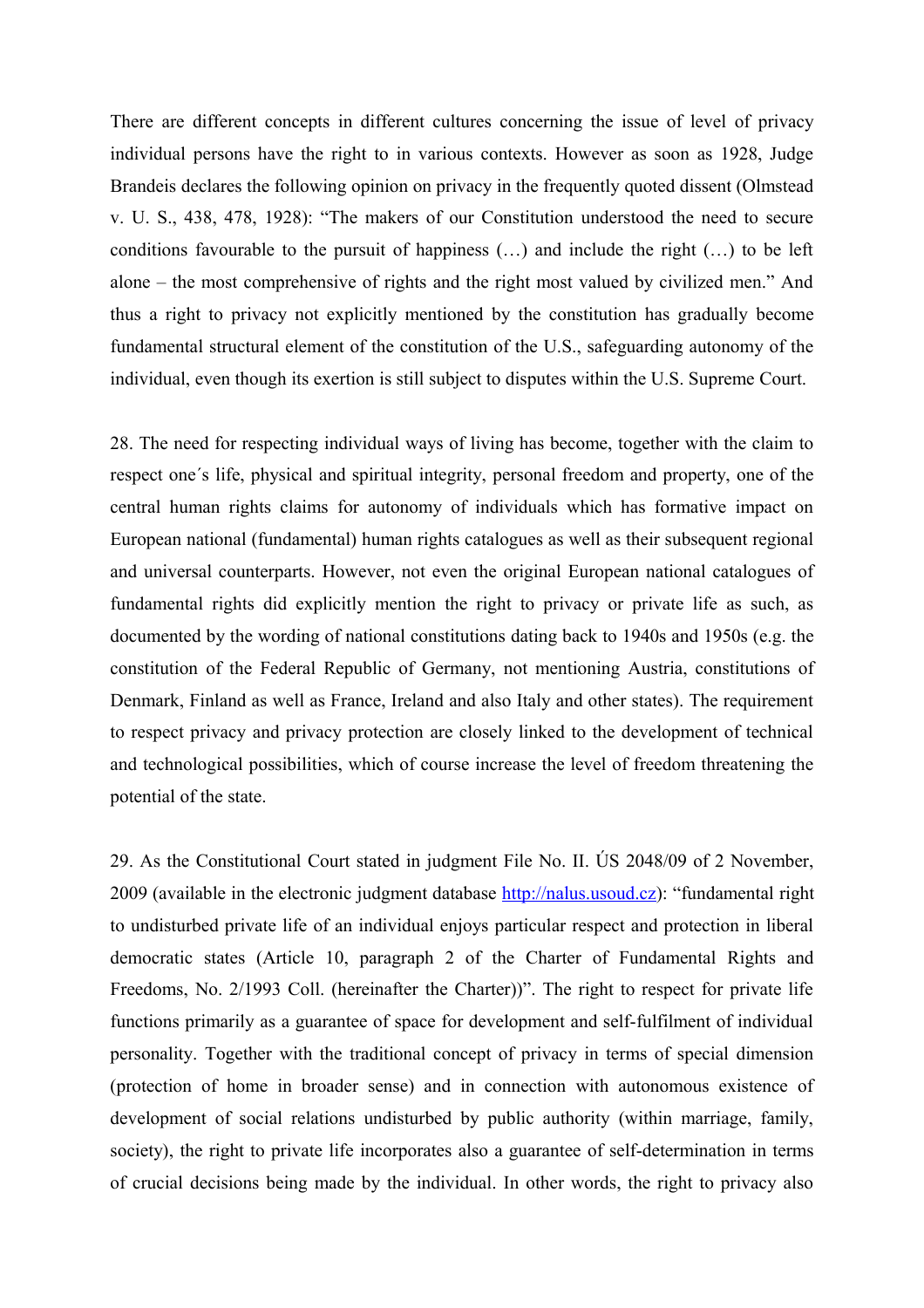guarantees the right of an individual to decide at one´s own discretion if and to which extend, in what ways and under which circumstances should personal private facts and information be disclosed to other entities. This is an aspect of the right to privacy in form of the right to informational self-determination guaranteed explicitly by Article 10, paragraph 3 of the Charter [cf. Constitutional Court judgment File No. IV. ÚS 23/05 of 17 July, 2007 (N 111/46 SbNU 41) and File No. I. ÚS 705/06 of 1 December, 2008 (N 207/51 SbNU 577) or Federal Constitutional Court of Germany decision of 15 December, 1983 BVerfGE 65, 1 (*Volkszählungsurteil*) or 4 April, 2006 BVerfGE 115, 320 (*Rasterfahndungurteil II*)].

30. When reviewing constitutionality of legal regulation concerning data collection and retention process for the purposes of census (*Volkszählung*), the Federal Constitutional Court of Germany i. a. stated in the decision BVerfGE 65, 1, mentioned above, that in modern society characterised among others by enormous rise in the amount of information and data, individuals have to be protected against unlimited collection, retention, use and disclosing of data concerning one´s person and privacy within the scope of a more general right of an individual to privacy guaranteed by the constitution. Should individuals not be guaranteed the possibility to guard and control the contents as well as scope of personal data and information provided which are to be disclosed, retained or used for other than their original purposes, should they not have the possibility to identify and access reliability of their potential communication partners and adjust their actions accordingly, then this is inevitably a case of infringement or restriction of their rights and freedoms and therefore, one can in such case not speak of free and democratic society. The right to informational self-determination (*informationelle Selbstbestimmung*) thus represents a fundamental prerequisite not only for the free development and fulfilment of an individual within the society but also for the set up of a free and democratic communication system. In simple words, under omniscient and omnipresent state and public authority, the freedom of expression, right to privacy and free choice concerning one´s behaviour and actions become basically non-existent and illusory.

31. The Charter does not guarantee the right to respect for private life under one comprehensive Article (as is the case with Article 8 of the Convention). On the contrary, the protection of private sphere of an individual is divided within the Charter and amended by further aspects of the right to privacy as declared in several passages of the Charter (e.g. Article 7, paragraph 1, Articles 10, 12 and 13 of the Charter). In the same way, the right to informational self-determination as such can be derived from Article 10, paragraph 3 of the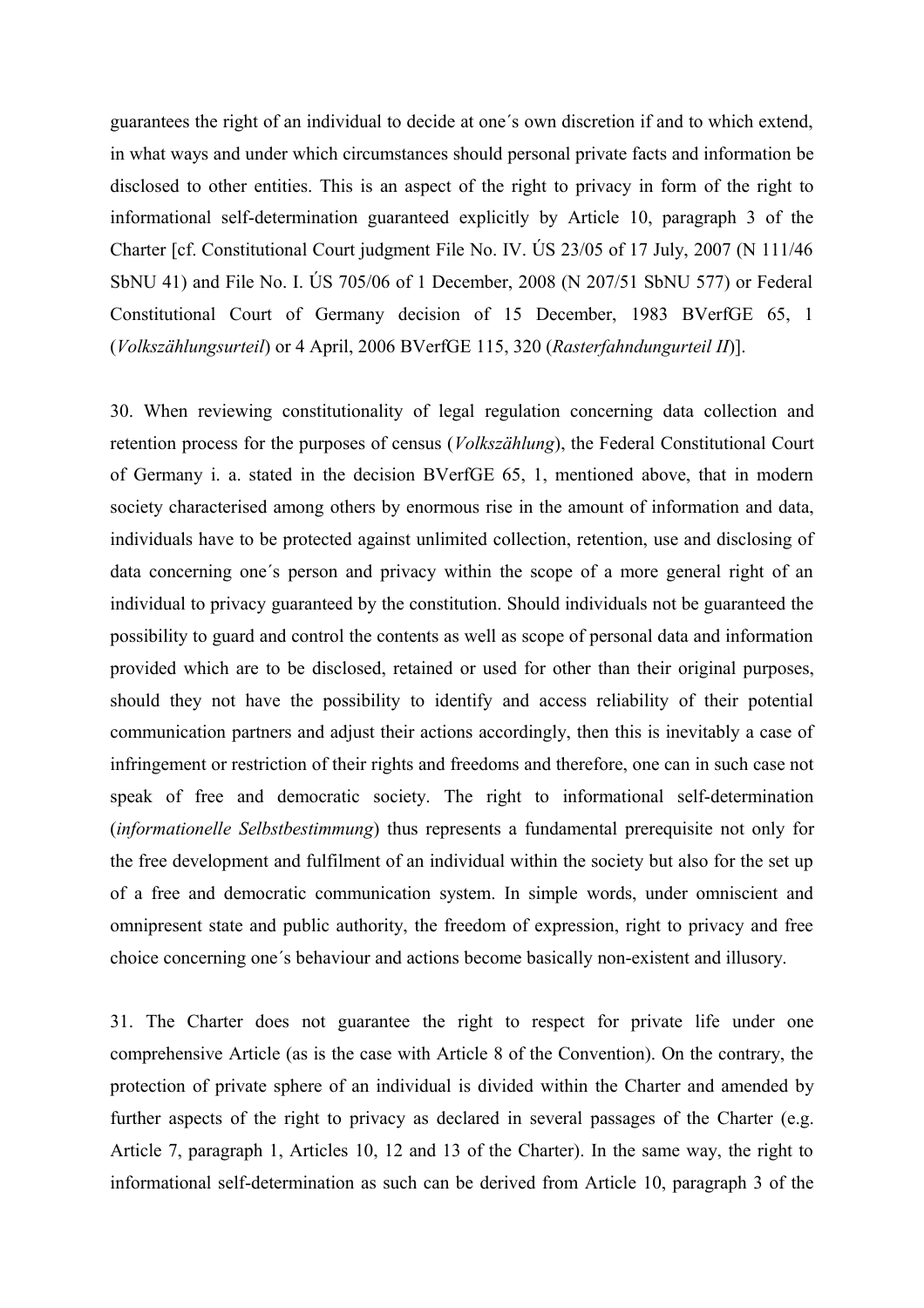Charter, which guarantees individuals the right to protection from unauthorised collection, disclosure or other misuse of data concerning one´s person, and that together with Article 13 of the Charter, safeguarding privacy of correspondence and conveyed messages, whether kept in private or send by mail, communicated by telephone, telegraph or any other similar devices or ways. However, such "fragmentation" of legal regulation concerning aspects of privacy of an individual cannot be overestimated and the list of issues that "fall" under the right to privacy and private life cannot be regarded as exhaustive or definitive. When interpreting single fundamental rights which reflect the right to privacy in its various dimension as specified in the Charter, it is necessary to respect the aim of the right to privacy in terms of general concept of it and constantly evolving nature as such, i.e. it is necessary to consider the right to private life within the context of the given time period. Thus the right to informational self-determination, guaranteed under Article 10, paragraph 3 and Article 13 of the Charter, has to be interpreted with respect to rights guaranteed under Articles 7, 8, 10 and 12 of the Charter in particular. Given its nature and importance, the right to informational selfdetermination falls within the scope of fundamental human rights and freedoms, since together with personal freedom, freedom in terms of spatial dimensions (home), freedom of communication and certainly other fundamental rights guaranteed under the constitution, it creates the personal sphere of an individual, whose individual integrity has to be respected and consistently protected as necessary grounds for dignified existence and development of human life as such; therefore, it is certainly justified to guarantee respect and protection of this sphere under constitutional order because – looking at this issue from a slightly different point of view – this represents the manifestation of respect for rights and freedoms of humans and citizens (Article 1 of the Constitution of the Czech Republic.)

32. It is clear, following the consistent judicature of the Constitutional Court especially in relation to the issue of wiretapping, that protection of the right to respect for private life in the form of right to informational self-determination pursuant to Article 10, paragraph 3 and Article 13 of the Charter does not only apply to the contents of messages conveyed via telephone, but to data concerning dialled numbers, dates and times of calls, duration, and in case of mobile phones, data on base stations handling calls [cf. e.g. judgment File No. II. ÚS 502/2000 of 22 January, 2001(N 11/21 SbNU 83): "Everybody´s privacy deserves substantial (constitutional) protection not only in connection with the contents of conveyed messages as such, but also with respect to the above mentioned data. It can therefore be stated that Article 13 of the Charter constitutes the basis for protection of secrecy of dialled numbers and other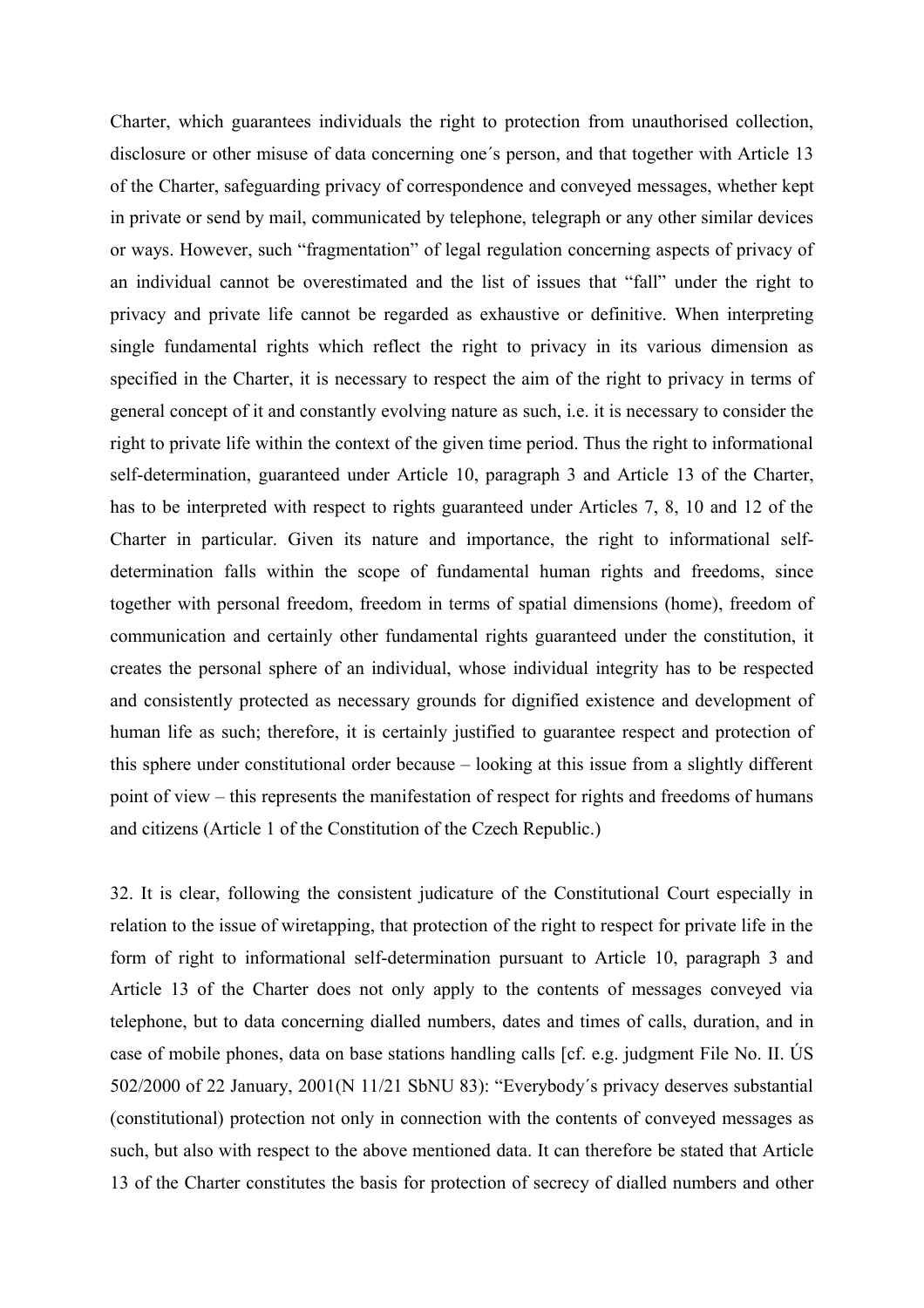related data such as date and time of the call, its duration, in case of mobile phone calls also indication of base stations handling the calls. (...) Such data form an integral part of telephone communication"; or similarly cf. judgement File No. IV ÚS 78/01 of 27 August, 2001 (N 123/23 SbNU 197), File No. I. ÚS 191/05 of 13 September, 2006 (N 161/42 SbNU 327) and File No. II. ÚS 789/06 of 27 September 2007, (N 150/46 SbNU 489)].

33. The above mentioned judgments of the Constitutional Court are i. a. based on the judicature of the European Court of Human Rights [Malone v. UK decision (No. 8691/79 of 2 August, 1984) in particular] which deduces from Article 8 of the Convention, guaranteeing the right to respect for private and family life as well as home and correspondence, also the right to informational self-determination, as the Court repeatedly emphasised that data collection and retention related to private life of an individual fall within the scope of Article 8 of the Convention, since the term "private life" cannot be interpreted restrictively. From this point of view, right to privacy thus incorporates the right to protection from being monitored, watched and followed by public authority as well and that even in public areas or areas open to the public. Moreover, there is no essential reason for which to exclude professional, commercial or social activities from the term private life [cf. Niemietz v. Germany decision (No. 13710/88 of 16 December, 1992]. As declared by the European Court of Human Rights, such extensive interpretation of the term "private life" is in accordance with the Convention for the Protection of Individuals with Regards to Automatic Processing of Personal Data (elaborated by the Council of Europe as of 28 January, 1981, effective in the Czech Republic since 1 November, 2001, published in the Collection of International Treaties under No. 115/2001 Coll.), the purpose of which is to "secure in the territory of each Party for every individual (…) respect for his rights and fundamental freedoms, and in particular his right to privacy, with regard to automatic processing of personal data relating to him" (Article 1) while these are defined as "any information relating to an identified or identifiable natural person" (Article 2) [cf. Amman v. Switzerland decision (No. 27798/95) of 16 February, 2000 and jurisdiction quoted there].

34. In its judicature related to the right to respect for private life pursuant to Article 8 of the Convention, the European Court of Human Rights described actions such as data, contents of mail control and wiretapping as infringement of privacy of an individual [cf. Klass and others v. Germany decision (No. 5029/71) of 6 September, 1978, Leander v. Sweden decision (No. 9248/81) of 26 March, 1987, Kruslin v. France (No.11801/85) of 24 April, 1990 or Kopp v.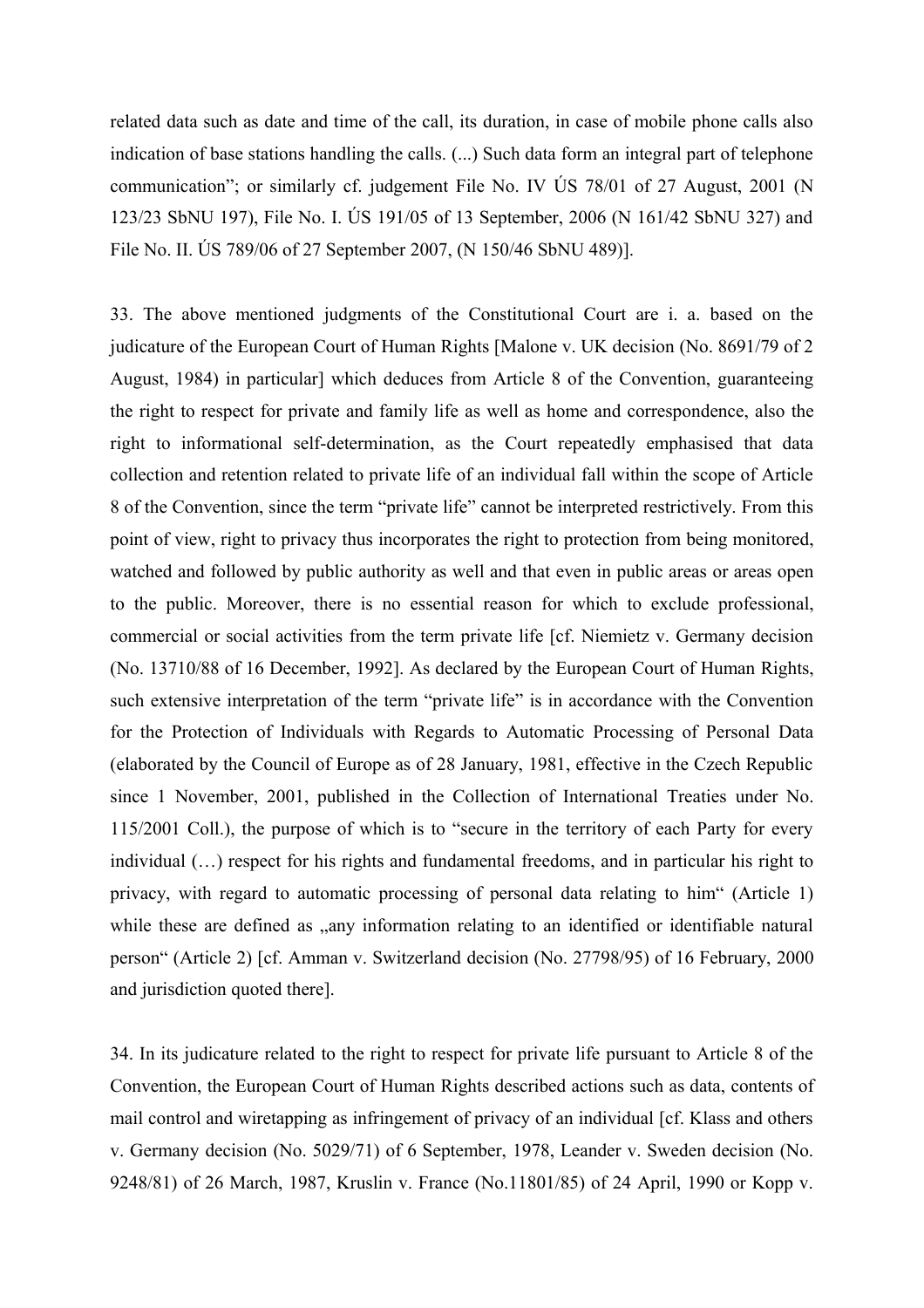Switzerland decision (No. 23224/94) of 25 March, 1998], detecting telephone numbers of persons on the telephone [cf. P. G. and J. H. v. UK decision (No. 44787/98) of 25 September, 2001], detecting data concerning telephone connection (cf. the above mentioned Amman v. Switzerland decision) or retaining DNA data in databases of individuals charged with an offence [cf. S. and Marper v. UK decision (No. 30562/04 and 30566/04) of 4 December, 2008]. In the Rotaru v. Rumania decision (No. 28341/95) of 4 May, 2000, the European Court of Human Rights deduced positive obligation of the state to discard data relating to private sphere of an individual, which were collected and processed by the state, from the right to private life manifested through the right to informational self-determination.

35. Similar approach is traceable in the judicature of constitutional courts of other countries as well. For instance the above mentioned Federal Constitutional Court of Germany guarantees – via the right to informational self-determination – protection not only of the contents of information conveyed but also external circumstances under which communication takes place – i.e. place, time, participants, type and way of communication – since such information concerning the circumstances of a given communication can, combined with other data, indicate the communicated contents as such; when inspecting and analyzing this data, it is possible to create individual profiles of participants involved in the communication [cf. decision of 27 July, 2005, BVerfGE 113, 348 (Vorbeugende Telekommunikationsüberwachung) or 27 February, 2008, BVerfGE 120, 274 (Grundrecht auf Computerschutz)].

## VII. B) Admissibility of Infringement of the Right to Informational Self-Determination

36. Protection against security threats and the need to secure the availability of such data for purposes of precaution, detection, investigation and prosecution of serious crimes carried out by public authority is usually declared as the primary purpose of legal regulation of universal and preventive collection and retention of traffic and location data on electronic communication. As previously repeatedly emphasised by the Constitutional Court, prosecution of crimes and justified punishment of offenders is a public interest approved by the Constitution, the essence of which being the delegation of the responsibility to hold offenders responsible for substantial fundamental rights and freedoms infringement by natural persons and legal entities to the state. Should the criminal law allow carrying out public interest in prosecution of criminality by means of robust instruments, the use of which results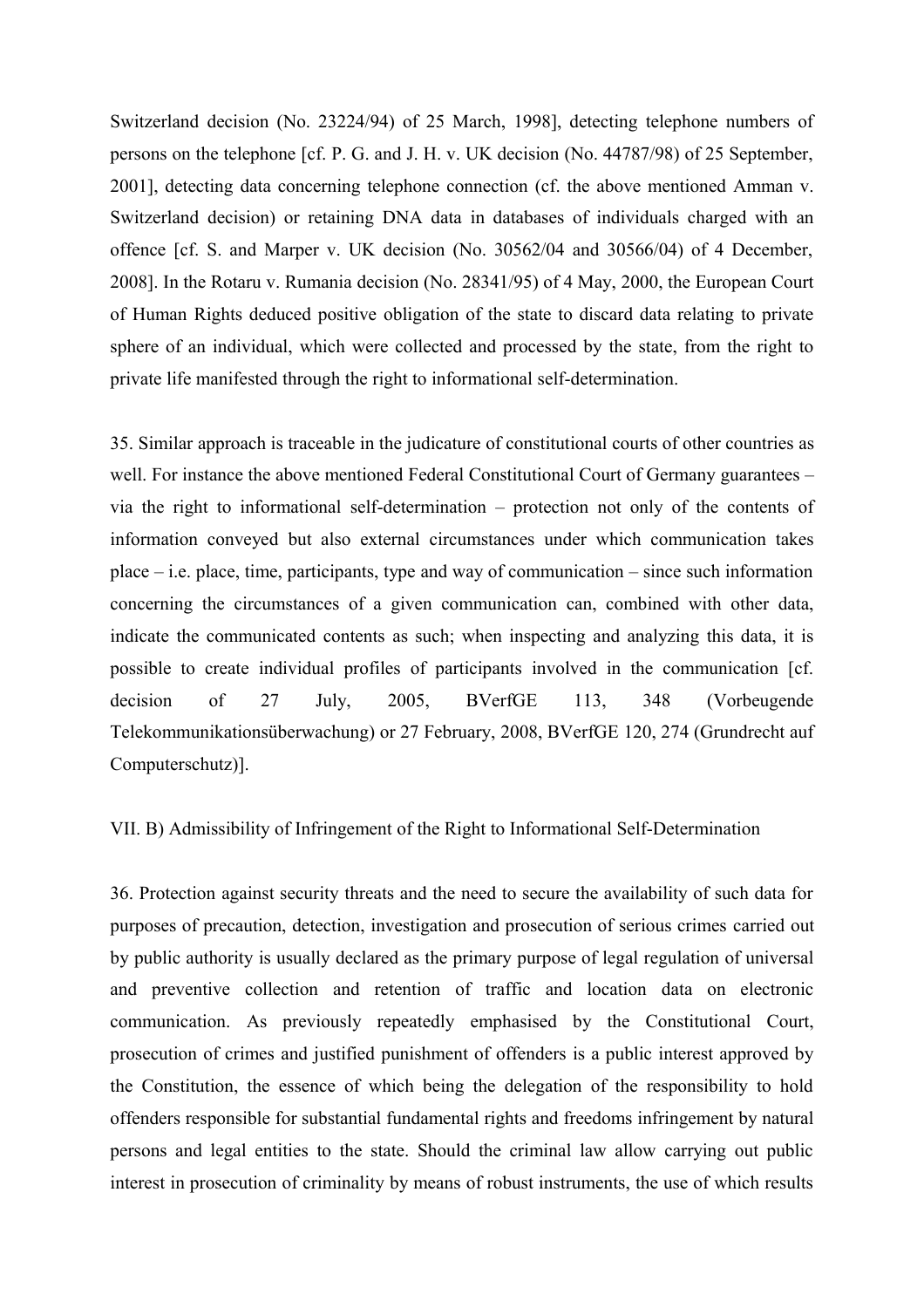in serious infringement of personal integrity and fundamental rights and freedoms of an individual, then legal constitutional limit must be respected while such enforcement takes place. Infringement of personal integrity and privacy (i.e. absence of respect for it) can thus occur only extremely exceptionally on the part of public authority, should this be inevitable in a democratic society in case that the purpose of public interest cannot be reached in any other way and should this be acceptable in terms of legal existence and compliance with effective and specific guarantees against arbitrariness. An individual has to have sufficient guarantees and warrantees against possible misuse of power on the part of public authority in order for essential prerequisites of a fair trial to be met. Such necessary guarantees comprise of adequate legal regulation and existence of effective control of compliance with it, this being primarily the inspection of the most significant infringement of fundamental rights and freedoms of individuals by an independent and impartial court, since courts are bound to protect fundamental rights and freedoms of individuals (Article 4 of the Constitution of the Czech Republic) [cf. judgment File No. I. ÚS 631/05 of 7 November, 2006 (N 205/43 SbNU 289) a File No. Pl. ÚS 3/09 of 8 June, 2010 (219/2010 Coll., available in the electronic judgment database http://nalus.usoud.cz)].

37. The Constitutional Court was more specific on compliance with the conditions described above in its judicature when considering the admissibility of infringing privacy of individuals on the part of public authority in form of wiretapping telecommunication [cf. e.g. judgments File No. II. ÚS 502/2000, File No. IV. ÚS 78/01, File No. I. ÚS 191/05 (see above) or judgment File No. I. ÚS 3038/07 of 29 February, 2008 (N 46/48 SbNU 549)]. The right of an individual to privacy in the form of right to informational self-determination pursuant to Article 10, paragraph 3 and Article 13 of the Charter can on the grounds of precaution and protection against criminal activity be infringed only pursuant to imperative legal regulation which must be in compliance with requirements resulting from the principle of law-abiding state fulfilling requirements resulting from the proportionality test; should fundamental rights or freedoms be in conflict with public interest or other fundamental rights and freedoms, the purpose (aim) of such infringement has to be considered with regard to instruments employed, the principle of proportionality (in its broader sense) being the criterion of such considerations. Such legal regulation has to be precisely and clearly formulated as well as predictable to a satisfactory extend in order to provide potentially affected individuals sufficient information about circumstances and conditions under which is the public authority entitled to infringe their privacy, so that they can adequately adjust their behaviour in such a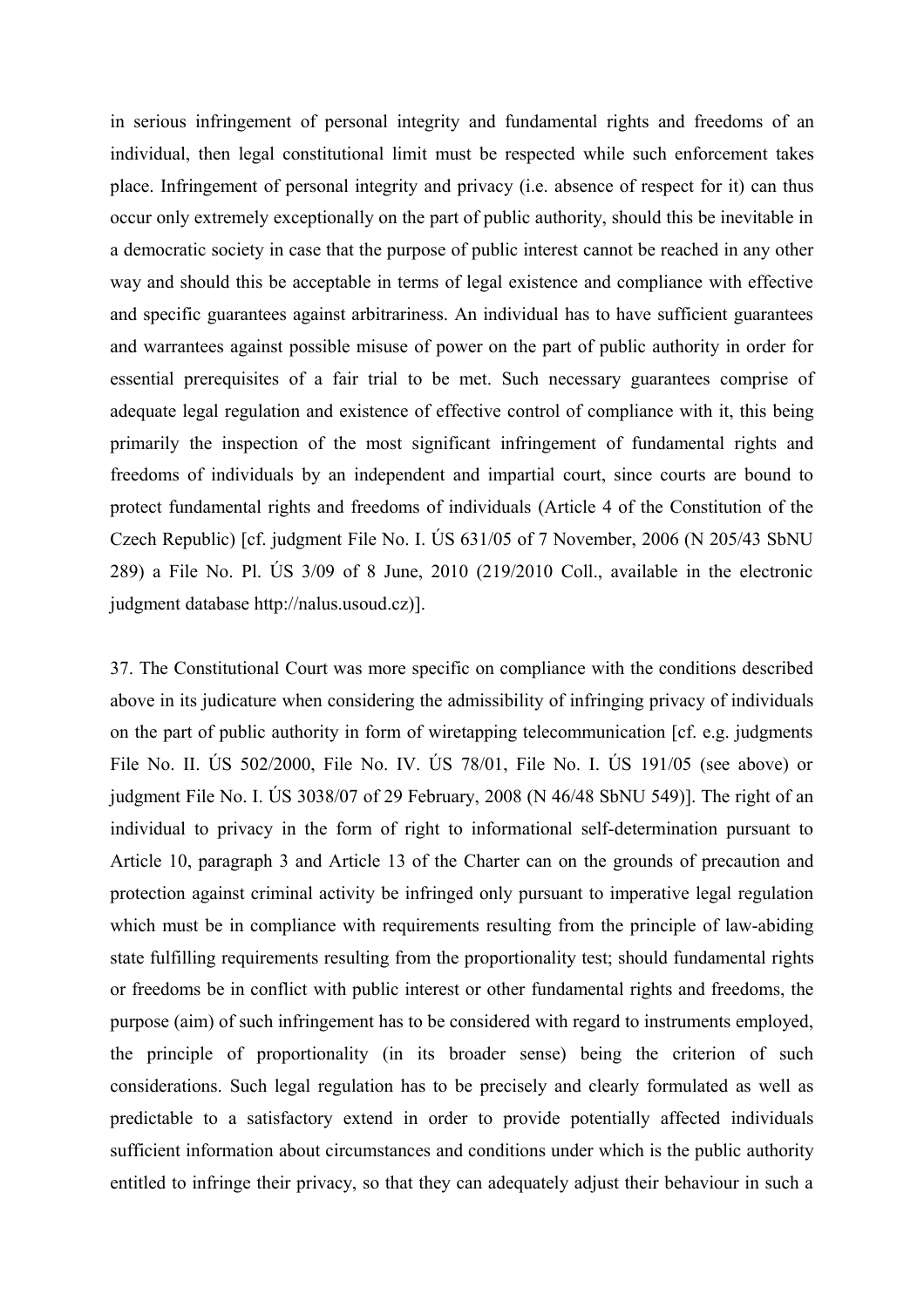way as to avoid conflict with the present rule. Similarly, there has to be a strict definition of powers delegated to the authorities in question, ways and rules of exercising it so that individuals are granted protection against arbitrary infringements. Three criteria are involved in reviewing admissibility of particular infringements in terms of the proportionality principle (in broader sense). First of all, the prospects to meet the purpose have to be considered (or suitability); this covers reviewing whether desired purpose – being the protection of other fundamental right or public goods – can ever be attained with such measure. Secondly, the necessity has to be assessed, considering whether the chosen measure is the most moderate one with respect to the fundamental right. And finally, adequacy has to be examined (in the narrow sense), i.e. whether the fundamental right infringement is not inadequate in relation to the desired purpose, meaning that adverse effects resulting from measures infringing fundamental human rights and freedoms cannot, in case that fundamental right or freedom conflicts with public interest, exceed positive effects represented by public interest with respect to these measures [cf. judgment File No. Pl. ÚS 3/02 of 13 August, 2002 (N 105/27 SbNU 177; 405/2002 Coll.)].

38. Essential requirement for juridical protection of fundamental rights, in case of application of criminal law measures infringing fundamental rights and freedoms of individuals, is manifested in particular by issuing judicial warrants and supporting it with sufficient reasoning. This has to be in compliance with legal requirements and constitutional principles on which the legal provision is based in particular, or as the case may be, which in reverse limit its interpretation since applying such principle represents very serious infringement of fundamental rights and freedoms of every individual. "Judicial wiretapping and telecommunication recording warrant can be issued only in properly initiated criminal proceedings for criminal activity qualified under law and must be supported by relevant evidence which indicates justified suspicion that a crime has been committed. The warrant has to be personalised in relation to a specific person that uses the telephone station. And finally, the warrant has to, at least to a certain level, specify which facts relevant for criminal proceeding are to be revealed using such means and the presumptions for thereof" (cf. quote Constitutional Court judgments File No. II. ÚS 789/06 and File No. I. ÚS 3038/07 – for both see above).

39. In its judicature, the European Court of Human Rights advocates a similar approach. European Court of Human Rights, in accordance with Article 8, paragraph 2 of the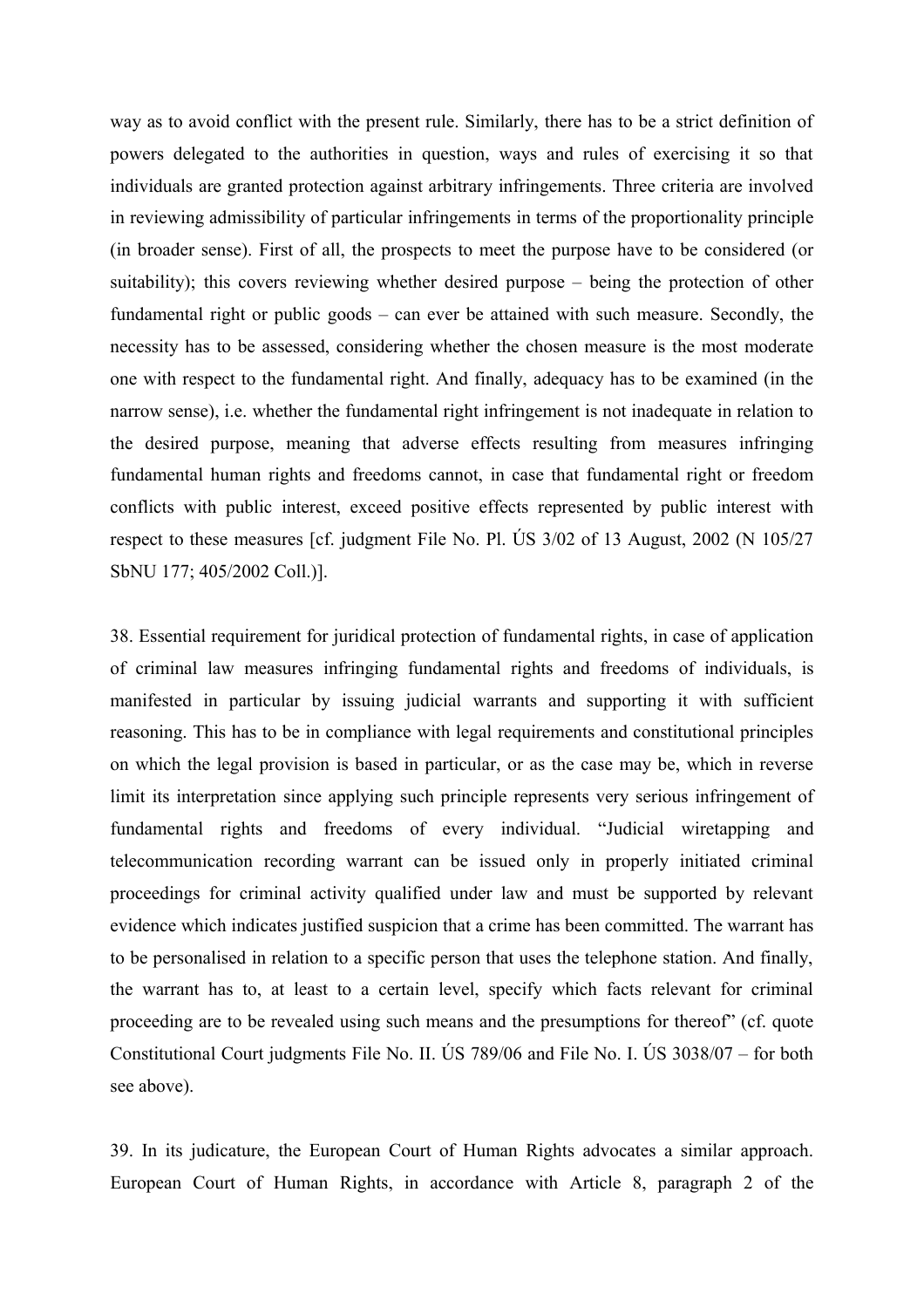Convention, which sets legal constitutional limits for infringement of fundamental rights and freedoms of individuals guaranteed under Article 8, paragraph 1 of the Convention, considers in every individual case primarily whether the alleged infringement or restriction of fundamental rights and freedoms can be covered by Article 8 of the Convention. Should this be the case, the alleged infringement of the right to privacy on the part of public authority must be in accordance with the law which has to be accessible and sufficiently predictable, i.e. formulated with a high degree of accuracy, so that individuals can adjust their behaviour accordingly (cf. Malone v. UK, Amman v. Switzerland or Rotaru vs. Rumania). The level of accuracy required in national law, which can under no circumstances encompass all possibilities, depends to a large extend on the contents of the analysed text, area which is to be covered, and the number and status of persons for which it is intended [Hassan and Tchaouch v. Bulgaria (No. 30985/96, 39023/97) of 26 October, 2000]. The infringement of fundamental rights or freedoms, guaranteed under Article 8, paragraph 1 of the Convention, under review must in accordance with Article 8, paragraph 2 of the Convention be also essential to democratic society, follow the purpose approved by the Convention (e.g. protection of life or health of persons, national and public security, protection of rights and freedoms of others or morals, prevention of unrest and criminality or interest in economic welfare of a country), which must be relevant and given proper reasons for. The review can state that statutory provisions are in compliance with the Convention, if they in accordance with Article 13 of the Convention also provide appropriate protection against arbitrariness, and as a result of this sufficiently clearly define the scope and way of exercising powers granted to competent bodies (cf. Kruslin v. France or S. and Marper v. UK). In other words, acts constituting evident infringement of fundamental right to private life cannot be without any direct (preventive or ex-post) judicial control [cf. e.g. Camenzind v. Switzerland decision (No. 21353/93) of 16 December, 1997].

40. The European Court of Human Rights specified the above mentioned requirements for legal regulation allowing right to private life infringement in the above mentioned decisions, which review the admissibility of such infringement on the part of public authority in the form of wiretapping telephone conversation, secret surveillance, collecting data and information concerning private (personal) sphere of an individual. European Court of Human Rights emphasized that it is particularly important to define clear and detail rules concerning the scope and use of such measures, set minimum requirements for the time period, way of storing of information and data acquired, their use, access by third parties, and to anchor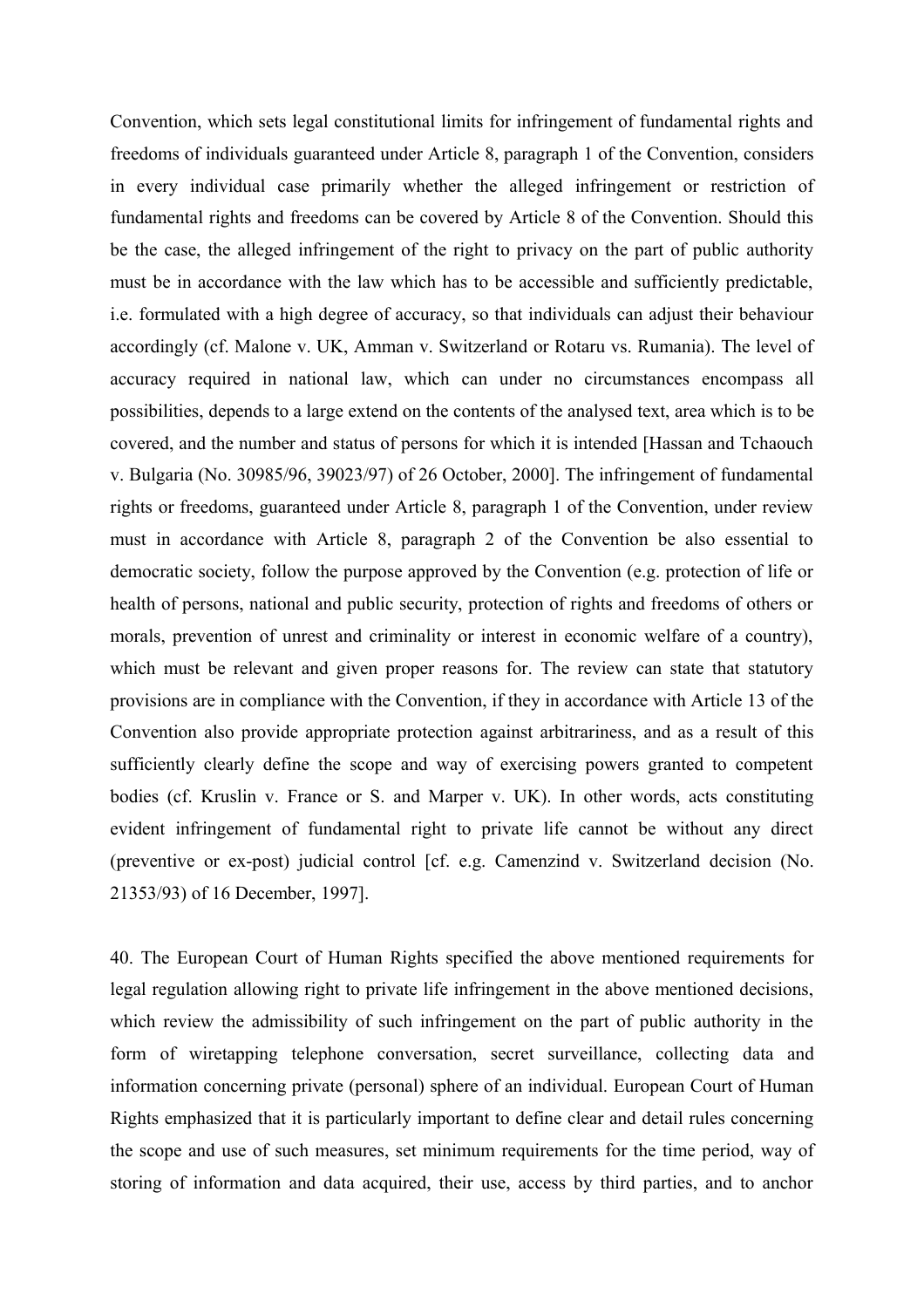procedures resulting in the protection of integrity and confidentiality of the data and also discarding of such data in a way so that individuals have sufficient guarantees against the risk of misuse and arbitrariness. The necessity to have such guarantees is even higher in case of protection of personal data subject to automatic processing, especially when such data is used for police purposes and at a time when available technology becomes more and more sophisticated. National law must primarily define that collected data are relevant indeed and not exaggerated in terms of the purpose for which they had been acquired, and further on, that they are stored in a form enabling the identification of persons during a certain time period not exceeding the necessary extent in order to meet the purpose, for which they had been acquired [cf. Preamble and Article 5 of the Convention on Data Protection and Principle 7 of the Council of Europe Committee of Ministers Recommendation No. R(87)15 of 17 September, 1987 concerning the regulation and use of personal data in the police sector, quoted according to Weber and Saravia decision v. Germany (No. 54934/00) of 29 June, 2006 or Liberty and others. v. UK (No. 58243/00) of 1 July, 2008].

# VIII. The review

#### VIII. A) Data retention

41. As mentioned by the Constitutional Court above, contested provisions Section 97, subsection 3 and 4 became part of the Act No. 127/2005 Coll. based on Act No. 247/2008 Coll. amending the Act No. 127/2005 Coll., Act on Electronic Communications and on Amendment to Certain Related Acts (Electronic Communications Act) as amended. According to the explanatory report, this amendment has been adopted in order to implement "some articles" of the Directive 2006/24/EC of the European Parliament and of the Council of 15 March, 2006 on the retention of data generated or processed in connection with the provision of publicly available electronic communications services or of public communications networks and amending Directive 2002/58/EC, which "have not been implemented into our law yet, or implemented only partially (because) the Data Retention Directive has already been transposed in the Czech Republic (...). The present legal regulation is in certain respects broader than regulation under Data Retention Directive." The Czech law regulates the issue of traffic and location data retention in a modified form since the adoption of the Electronic Communications Act No. 127/2005 Coll. itself effective from 1 May, 2005 and adoption of the contested Decree of the Ministry of Informatics No. 485/2005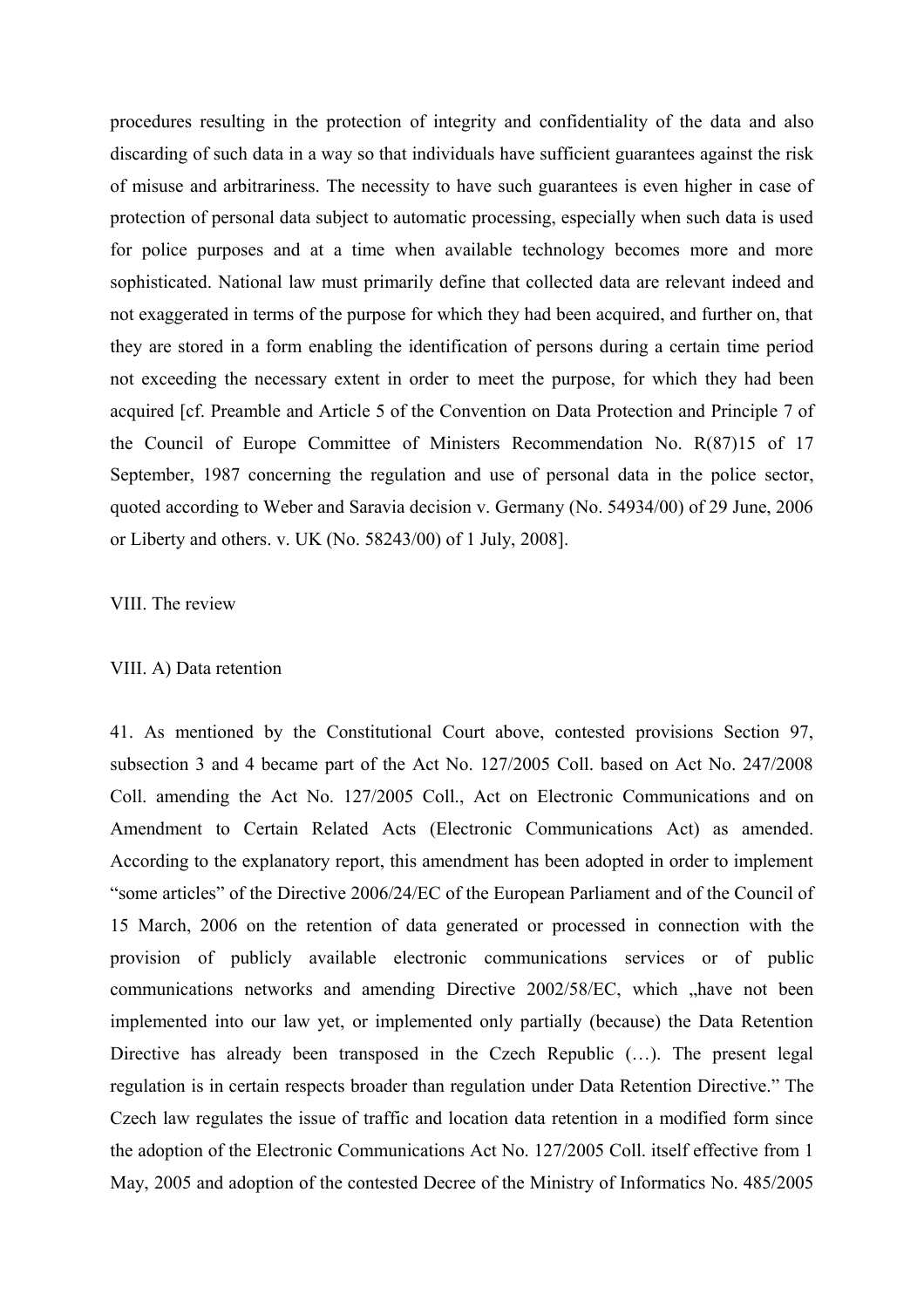Coll. on the Extend of Traffic and Location Data, the Time of Retention Thereof and the Form and Method of the Transmission Thereof to Bodies Authorised to Use such Data effective from 15 December, 2005. At that time, the EU was only preparing Data Retention Directive which was actually implemented in advance in the Czech Republic and the wording of contested provisions specifies the obligation to retain traffic and location data and provide such data upon request to authorised bodies without delay, as required by Data Retention Directive later on. The contested Decree of the Ministry of Informatics has however despite of this fact not been amended, resulting to the fact that the scope of retained data subject to the contested provisions thenceforth clearly exceeds the extent anticipated by the Data Retention Directive in question.

42. Pursuant to the contested provision Section 97, subsection 3, first and second sentence of the Electronic Communications Act, legal entities or natural persons providing public communication network or publicly available electronic communications service are obliged to retain traffic and location data generated or processed when providing public communications networks and electronic communication service, including data on abandoned calls, should this also be generated or processed and retained and recorded at the same time. Pursuant to Section 90 of the Electronic Communications Act, traffic data means "any data processed for the purposes of the transmission of a message via electronic communications network or for the billing thereof". Pursuant to Section 91 of the respective Act, location data means "any data that are processed within the electronic communications network and that define the geographical location of the terminal equipment of a user of publicly available electronic communications service". More details and the scope of traffic and location data, the retention period and form and ways of transfer to authorised bodies shall be pursuant to the contested provision Section 97, subsection 4 specified in implementing provisions, which is the contested Decree No. 485/2005 Coll.

43. Providers of landline services and mobile communications are in particular obliged to retain virtually all available data on realized as well as (should this be recorded) abandoned calls (typically unanswered calls intended to alert the person dialled of something). The data relates in particular to the type of realized communication, incoming and dialled numbers, date and time of beginning and end of communication, indication of base station transmitting the call at the time of connection, prepaid phone card or public telephone booth identification, in case of mobile communication also data on the unique code identifying each mobile phone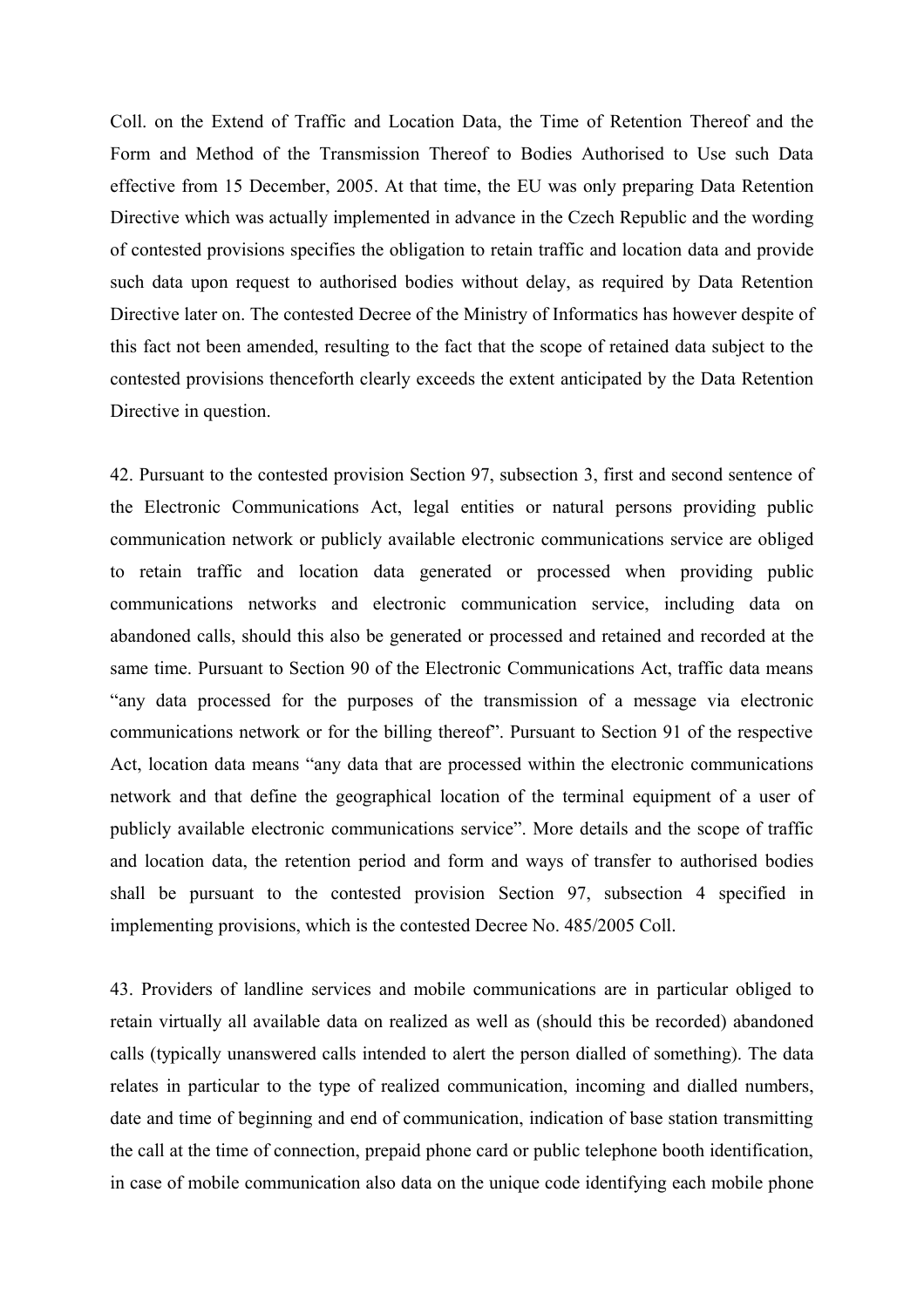used in the GSM network (IMEI), its location and movement, even if there is no communication under way (the phone is only switched on), number of credits for prepaid cards and the number recharged, information on mobile device and all inserted SIM cards etc. Even more information shall be retained pursuant to the contested provisions in connection with public packets-switched networks and their services, notably the Internet. Pursuant to contested legal provisions, when using such service, it is required to retain in particular data on network access (e.g. time, place, duration of connection, data on users and their user accounts, computer and accessed server identifier, IP address, full domain name, volume of data transferred etc.), further information related to electronic mail box access and transmission of electronic mail messages (in this case, virtually all information is retained with the exception of the contents itself, i.e. including address identification, volume of transmitted data etc.) and last but not least data on server and other services [e.g. URL addresses entered, type of request, data on chatting, user net, instant messaging (e.g. ICQ) and telephony IP including identification of parties involved in communication, time and service used (e.g. file transmission or transaction). Exceeding the frame of Data Retention Directive, in case of Internet connection and e-mail communications services, information on the volume of data, information on coding, method and status of service requests and realisation of service as well as information on SMS sent via Internet gates and other "special-interest identifiers" is monitored and retained. In case of telephony, exceeding the frame of the Data Retention Directive, the contested legal provisions require to retain data on prepaid card identification, public telephone booth, numbers or credit coupons and the numbers recharged, all SIM cards inserted into a mobile device.

44. Even thought the imposed obligation to retain traffic and location data does not cover the contents of individual messages (see Article 1, paragraph 2 of the Data Retention Directive and contested provision Section 97, subsection 3, sentence four), based on the combination of the above mentioned data on users, addressees, exact times, dates, locations and forms of telecommunication connections, if monitored over a longer period of time, detailed information on social or political profile, as well as personal preferences, inclinations and weaknesses of individuals can be compiled. The opinion of the proposer of the Act outlined in the statement of the Senate as summarized above, stating that "this does certainly not compare with wiretapping, let only because contents of particular telephone calls or e-mail messages are not retained", is completely incorrect, since barely based on such information, sufficient conclusions in term of the contents can be made falling within the private (personal) sphere of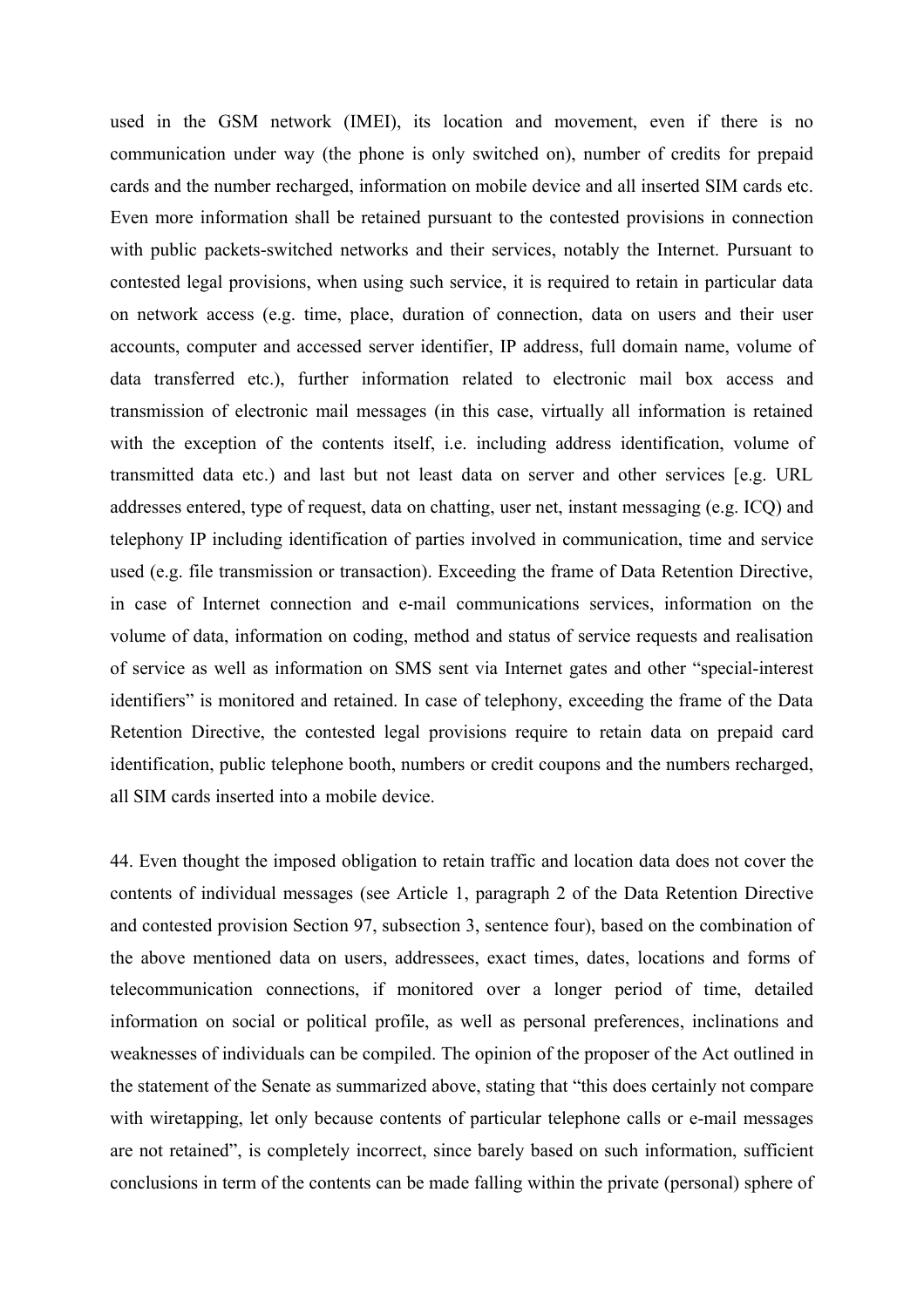an individual. Based on the data specified, it can be e.g. deducted with up to 90 % reliability, whom, how often and even at what time the particular individuals meet with, who are their closest acquaintances, friends or work colleagues, or which activities and at what time do they engage in [cf. study by the Massachusetts Institute of Technology (MIT), Relationship Inference, available at [http://reality.media.mit.edu/dyads.php\]](http://reality.media.mit.edu/dyads.php). Location and traffic data collection and retention thus represent a serious infringement of the right to privacy and therefore, not only protection of the contents of the message conveyed via telephone communication or public networks communication itself, but related traffic and location data as well, have to fall under the scope of protection of fundamental right to respect for private life in the form of right to informational self-determination (pursuant to Article 10, paragraph 3 and Article 13 of the Charter).

# VIII. B) Review of Contested Legal Provisions in Terms of Constitutional Requirements

45. The Constitutional Court therefore had to consider, whether contested legal provisions regulating the issue of universal and preventive collection and retention of the specified traffic and location data on electronic communication are in accordance with the requirements of the constitutional law as described above concerning legal regulation allowing infringement of fundamental right to privacy of individuals in the form of right to informational selfdetermination (pursuant to Article 10 paragraph 3 and Article 13 of the Charter). Moreover, given the intensity of such infringement, which is in this case more relevant due to the fact, that it applies to vast and unpredictable number of participants in a communication since this is a universal and preventive collection and retention of data, it was necessary to review the compliance with requirements mentioned above using the highest standards. The Constitutional Court came to the conclusion, that contested legal provisions do not meet the requirements of constitutional law by far, and that for several reasons.

46. Contested provisions of the Electronic Communications Act, Section 97, subsection 3, sentence three only vaguely and very indefinitely specify the obligation of legal entities or natural persons, that retain traffic and location data in the extent described above, to "make such data available upon request to the bodies entitled to request them on the basis of a special legal regulation" without any delay. Even thought the contested Decree specifies in Article 3 how to meet such obligation in individual cases in relation to entitled bodies, i.e. it describes relatively in detail the way of data transmitting, type of communication (electronic), format,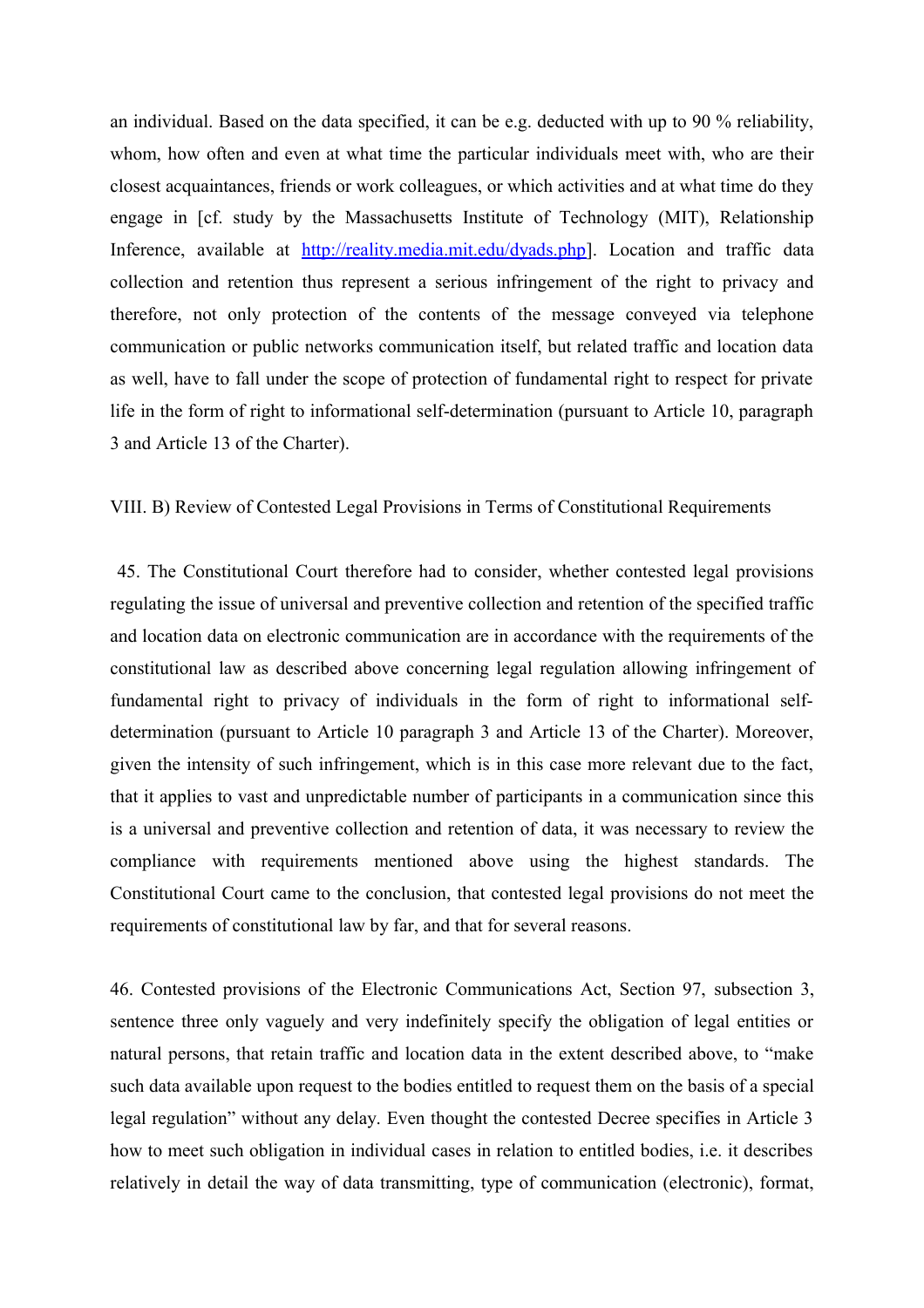programs employed, codes etc., it is, in the opinion of the Constitutional Court, not clear neither from the wording of provisions of the Electronic Communications Act, Section 97, subsection 3, nor the explanatory report, which entitled bodies and which special legal regulation are particularly is meant. With regard to the wording of provisions of the Electronic Communications Act, Section 97, subsection 1, which lays down the obligation for legal entities or natural persons providing public communications network or providing electronic communications service accessible to general public to, at the requesting party´s expense, provide and secure interfaces at specified points of the network to connect terminal equipment for message tapping and recording, it can only be assumed, that the obligation to transmit retained traffic and location data applies to the same entitled bodies and special regulation addressed to the bodies involved in criminal proceedings, possibly pursuant to Criminal Code, Section 88a, Security Information Service, pursuant to Section 6 to 8a of the Act No. 154/194 Coll. on the Security Information Service as amended and Military intelligence pursuant to Act No. 289/2005 Coll. on Military Service, Section 9 and 10. Such definition of legal provisions allowing massive fundamental rights infringement does not meet the requirements for clarity with respect to law-abiding state (cf. paragraph 37).

47. At the same time, the purpose of transmitting traffic and location data to entitled bodies is not clearly and precisely defined, which makes it impossible to judge in how far are the contested provisions actually necessary (it is clear that the purpose can be met, i.e. purpose set in the Directive – see below). Whereas the quoted Data Retention Directive, Article 1, paragraph 1 clearly defines that it has been adopted in order to harmonise Member States´ provisions concerning the obligations of the providers of publicly available electronic communications services or public communications networks with respect to the retention of traffic and location data necessary to identify a participant or registered user with the aim to make such data "available for the purpose of investigation, detection and prosecution of serious crime" (even though it does not define these crimes in more detail), neither the contested provisions nor quoted provision of the Criminal Code, Section 88a, subsection 1 – regulating conditions of the use of retained data for the purposes of criminal proceedings – do encompass such limitations. Pursuant to this legal regulation, the legislator does thus not condition the option to use retained data in criminal proceedings by justified suspicion that a serious crime has been committed; at the same time, there is no regulation concerning the obligation of authorities involved in criminal proceeding to inform the (monitored) person thereof, not even ex-post, which does not meet the requirements resulting from the second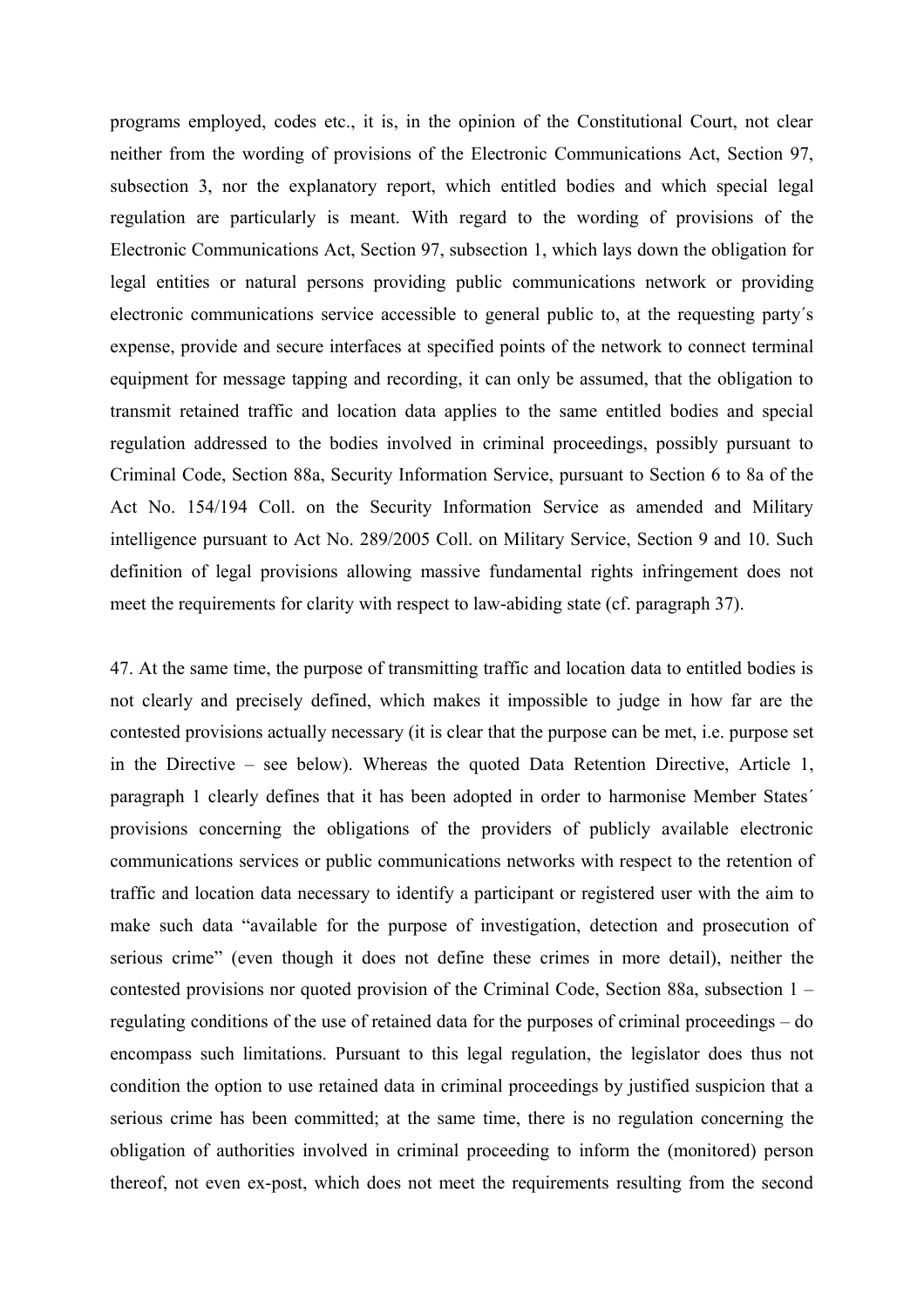step of proportionality test, i.e. means selected must be necessary, since it is clear from the above stated, that the most regardful means in respect to fundamental right to informational self-determination has not been used.

48. The Constitutional Court does not consider such manner of (not) defining the spectrum of entitled public authorities as well as (not) defining the purpose for which they are entitled to request retained data, sufficient and predictable. Even though the use of retained data is pursuant to the quoted provision of the Criminal Code, Section 88a, paragraph 1 subject to judicial control in form of an permission issued by the presiding judge of the senate (in case of preparatory proceedings the judge), the legislator was primarily obliged to define more clearly and unambiguously circumstances and conditions of the use thereof as well as the scope of use in contested provisions or in the quoted provision of the Criminal Code, Section 88a, subsection 1, instead of using very vague definitions of terms of retained data use "on telecommunication that took place" in order to "clarify facts important for criminal proceeding". In particular, given the relevance and scope of the infringement of the right of individuals to privacy in form if right to informational self-determination (pursuant to Article 10, paragraph 2 and Article 13 of the Charter) represented by the use of such data, the legislator must limit the possibility to use retained data for purposes of criminal proceeding concerning very serious crimes only and only in case the pursued purpose cannot be reached otherwise. For that matter, this is the assumption not only of the quoted Data Retention Directive, but of the Provisions of the Criminal Code, Section 88, subsection 1 regulating conditions of wiretapping and telecommunications recording order ("should the criminal proceeding concern very serious crime"), however the respective provisions of Criminal Code, Section 88a, subsection 1 as a whole diverge without any reason from this (despite of legal opinions of the Constitutional Court inherent in mentioned judgments File No. II. ÚS 502/2000 or File No. IV. ÚS 78/01 – for both see above) and set regulation which clearly contradicts opinions of the Constitutional Court.

49. As it appears from the statistical data, the absence of proper legal regulation which would be in accordance with the Constitution in its meaning, results in practice in the fact, that the measure to request and use retained data (including data on abandoned calls not mentioned by the Criminal code at all) is used (overused) by authorities involved in criminal proceedings for purposes on investigating common, i.e. less serious criminal activity, as well. For example, according to the "Report on Security Situation in the Czech Republic in 2008", there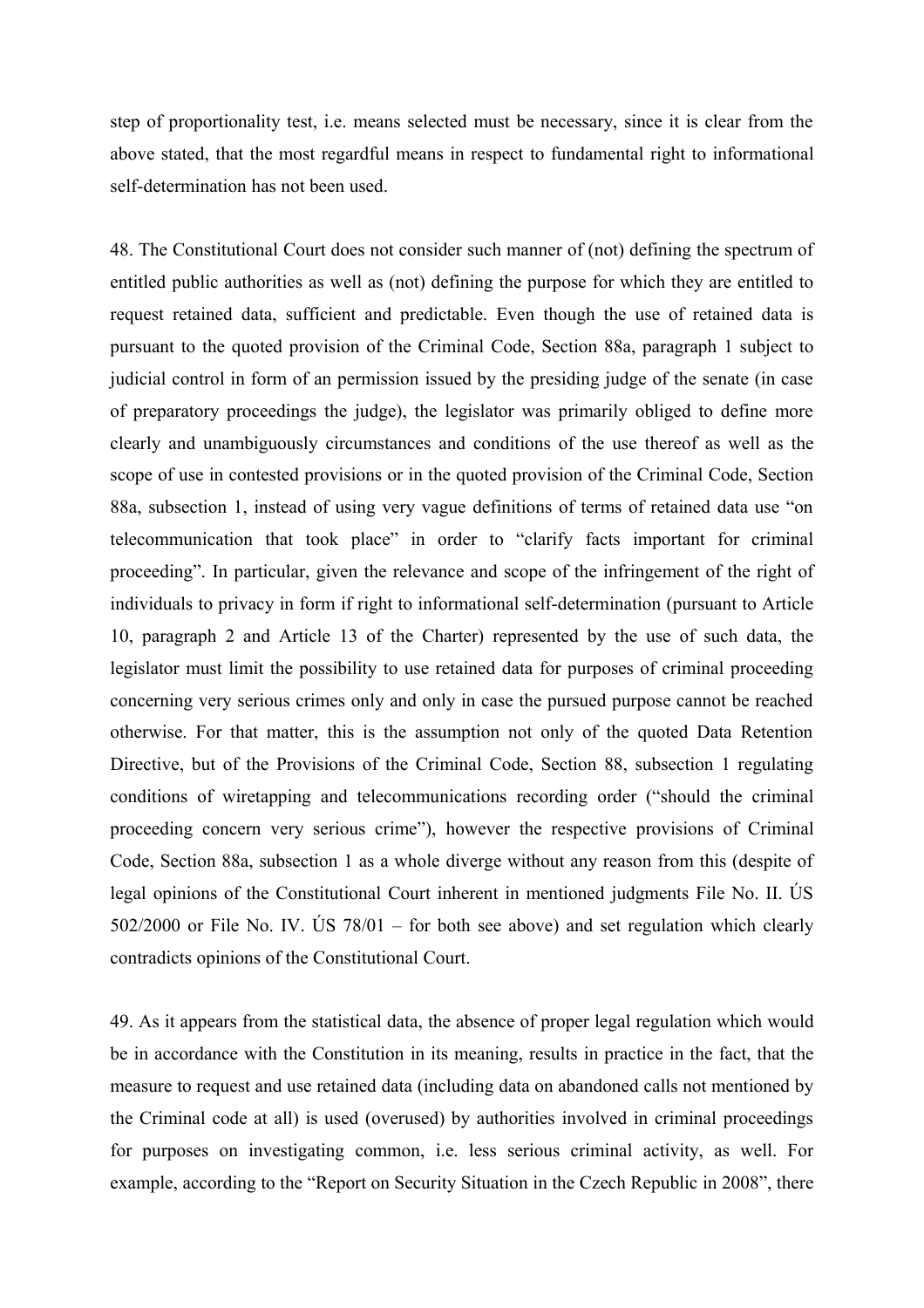were 343 799 crimes in total identified in the territory of the Czech Republic, 127 906 crimes thereof were detected and in the same time period the number of requests for traffic and location data on the part of entitled public authorities reached the number of 131 560 (cf. EU Commission report "The Evaluation of Directive 2006/24/EC and National Measures to Combat Criminal Misuse and Anonymous Use of Electronic Data" whose authors requested official Czech data; reactions of representatives of the Czech Republic to questions of the interrogatory of 30 September, 2009 are available at [http://www.dataretention2010.net/docs.jsp\)](http://www.dataretention2010.net/docs.jsp). In the following time period from January to October 2009 only, according to unofficial data, location and traffic data were requested in 121 839 cases (cf. Herczeg, J.: Ústavněprávní limity monitoringu telekomunikačního provozu: konflikt mezi bezpečností a svobodou, Bulletin advokacie No. 5/2010, p. 29).

50. The Constitutional Court also believes that legal regulation contested by the petitioners does not sufficiently enough or not at all define clear and detailed rules implying minimum requirements for the security of retained data, especially in the form of preventing third persons access, defining procedure resulting in protection of integrity and confidentiality of data and procedure of discarding data. Further critique concerning the contested regulation is that affected individuals do not have sufficient guarantees against the risk of data misuse and arbitrariness. The necessity to have such guarantees with respect to the considered issue of universal and preventive data collection and retention related to electronic communications however becomes even more important for an individual today, as enormous development and existence of new and more sophisticated information technologies, system and means of communication inevitably result in gradual shifting of the boundary between private and public sphere in favour of public sphere, since in virtual space of information technology and electronic communication (in the so-called cyberspace) thousands, even millions of data, facts and information are recorded, collected and virtually made accessible every minute, especially thanks to the development of the Internet and mobile communication, infringing the private (personal) sphere of every individual even though they have not intended to disclose it.

51. The Constitutional Court does certainly not consider the mere stipulation of obligation imposed on legal entities or natural persons to make sure that "the contents of messages shall not be retained together with specified data retained" (Electronic Communications Act, Section 97, subsection 3, sentence four), or obligation to "discard them after the elapse of the time, had they not been disclosed to authorities entitled to request them pursuant to special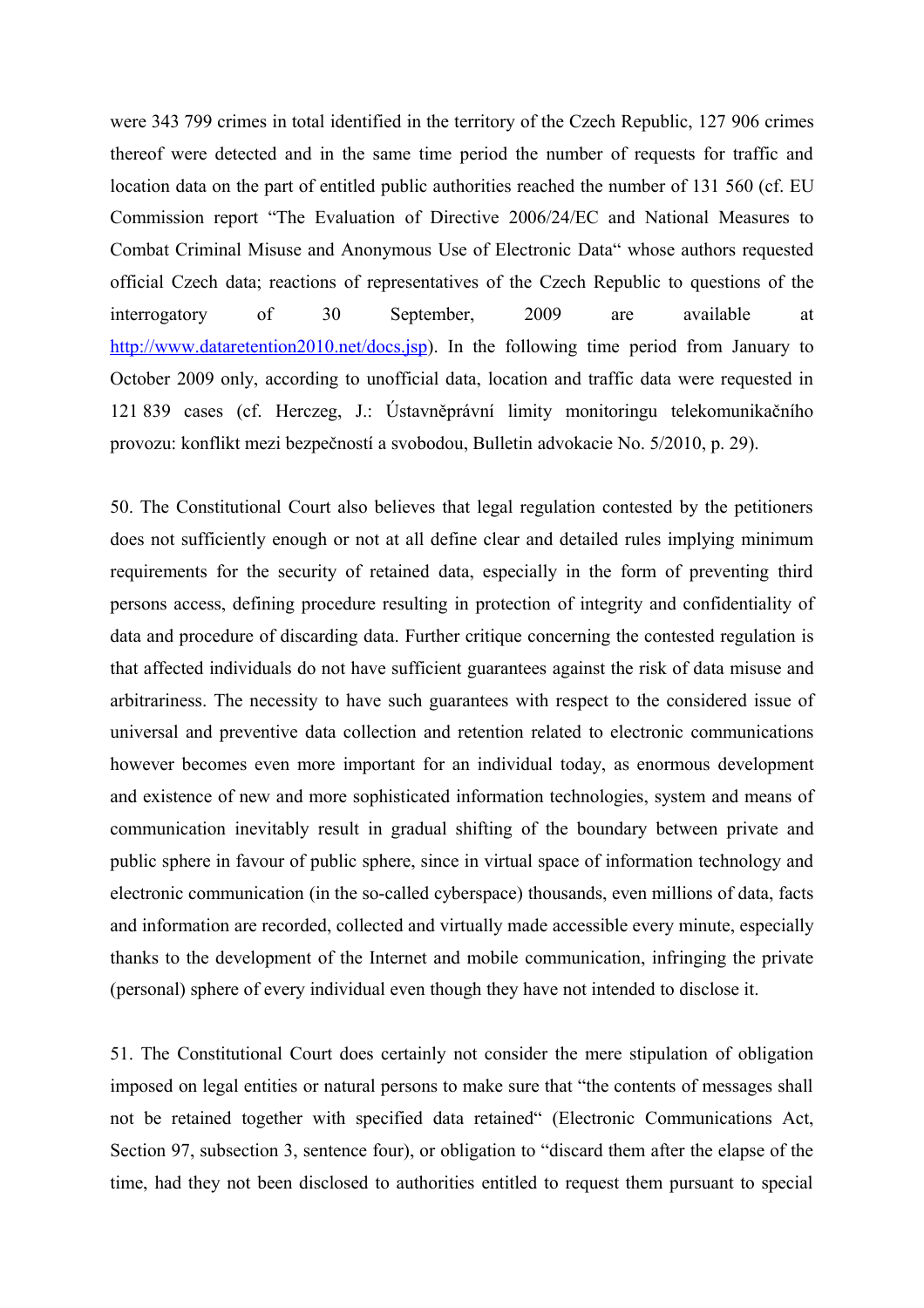legal provisions or should this Act specify otherwise (section 90)" (Electronic Communications Act, Section 97, subsection 3, sentence six) to be clear, detailed and adequate enough guarantees. The mere definition of retention period of "no shorter than 6 month and no longer that 12 months", given the lapse of this period influences the obligation to discard the data, can be deemed ambiguous and with respect to the scope and sensitive nature of retained data entirely insufficient. None of the obligations mentioned does describe rules or methods of meeting such rules in more detail, there is no strict definition of requirements concerning security of retained data, it is not entirely traceable how is the data handled neither on the part of legal entities or natural persons retaining traffic and location data, nor entitled public authorities after requesting the data; the way of discarding such data is not defined either. Further on, there is no definition of liability and respective sanctions in case of breach of such obligations, including missing establishment of the way how affected individuals can seek efficient protection against possible misuse, arbitrariness or nonfulfilment of defined obligations. The Electronic Communications Act (Section 87 and following provisions) envisions that The Office for Personal Data Protection (ÚOOÚ) will supervise whether "obligations are met when processing personal data", which together with defined measures of its activities and control cannot be deemed as adequate and efficient means of protection of fundamental rights of affected individuals, since they do not exercise control over it themselves [cf. judgment File No. Pl. ÚS 15/01 of 31 October, 2001 (N 164/24 SbNU 201; 424/2001 Coll.) as appropriate]. The above mentioned acts present evident infringement of the fundamental right of individuals to privacy in form of right to informational self-determination (pursuant to Article 10, section 3 and Article 13 of the Charter) and they are thus – due to insufficient legal regulation which does not comply with the stated requirements of constitutional law – without any direct, not even ex-post control, judicial control in particular, which was deemed necessary even by the European Court of Human Rights in quoted decision Camenzind v. Switzerland.

52. Constitutional courts in other European countries dealing with the constitutionality of legal provisions implementing the Data Retention Directive in question, reached similar conclusions as well. For example, the Federal Constitutional Court of FRG considers in its judgment of 2 March, 2010, 1 BvR 256/08, 1 BvR 263/08, 1 BvR 586/08, the contested legal provision regulating the issue of preventive data retention (Vorratsdatenspeicherung) (pursuant to Section 113a, 113b of the Telecommunications Act (Telekommunikationsgesetz)) and the use thereof within criminal proceeding (pursuant to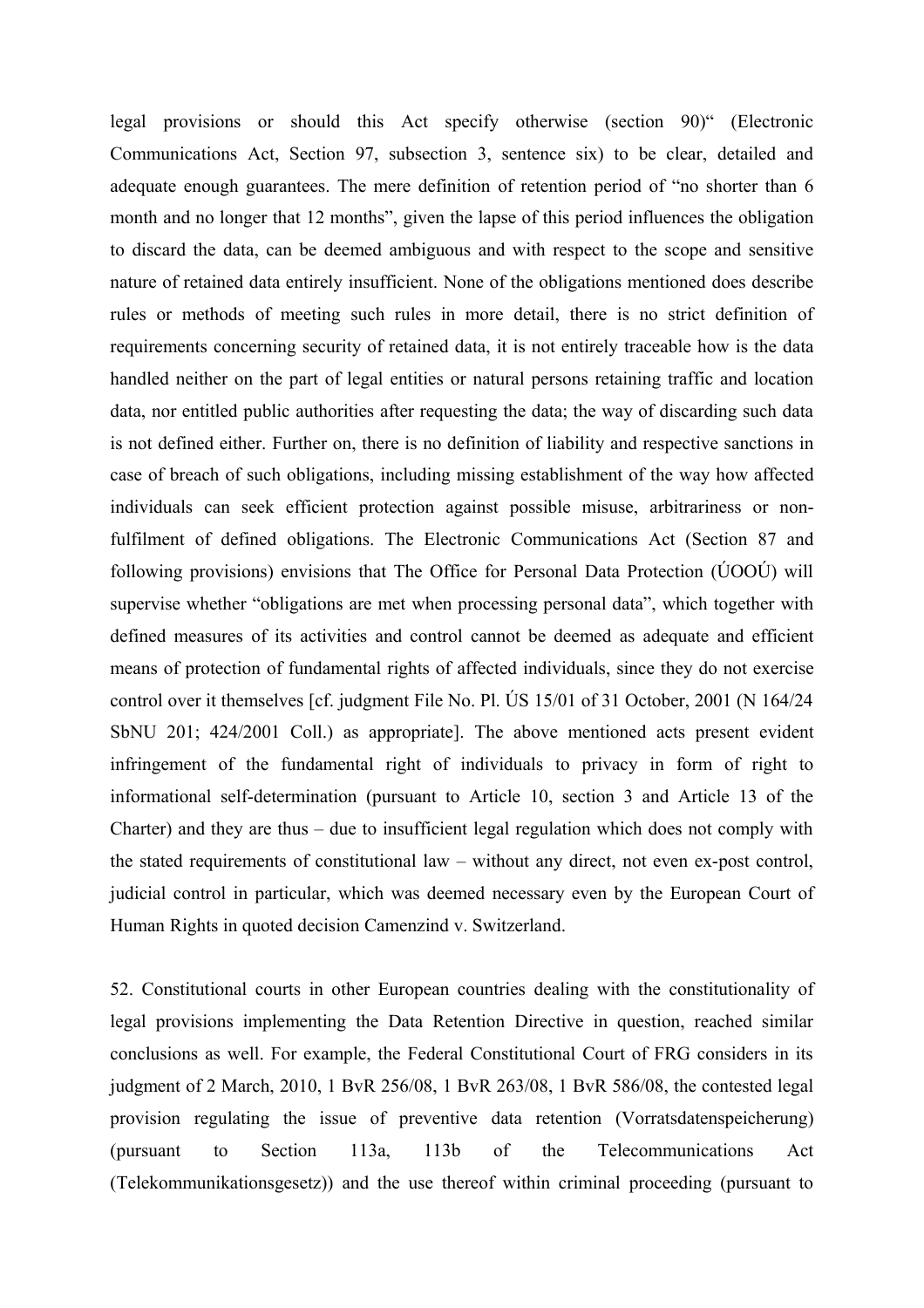Section 100g, subsection 1 of Criminal procedure Code (Strafprozessordnung)) unconstitutional due to contradiction with Article 10, Section 1 of the Basic Law for the Federal Republic of Germany (Grundgesetz), which guarantees inviolability of privacy of letters, post and telecommunication. The Federal Constitutional Court of FRG states that the contested legal provision is not in compliance with requirements resulting from the proportionality principle, which among others requires that the legal regulation of data retention reflects the particular seriousness of infringement of fundamental right of individuals. To be more specific, the contested legal regulation did not define the purpose of the use of such data sufficiently enough, it did not guarantee sufficient security thereof and furthermore did not sufficiently guarantee individuals adequate and effectual guarantees against misuse, in the form of judicial control in particular. The federal legislator was supposed to meet these requirements pursuant to Article 73, section 1, clause 7 of the Basic Law. The Rumanian Constitutional Court reached similar conclusions in its judgment of 8 October, 2009 (No. 1258), which considers the local legal regulation to be unconstitutional since it does not define the purpose of use of such measure sufficiently enough, its wording is too vague and does not set the powers and obligations of entitled public authorities in more detail and grant the affected individuals, due to absence of judicial control, sufficient guarantees against misuse (judgment in unofficial English translation available at [http://www.legi-internet.ro/english/jurisprudenta-it-romania/decizii-it/romanian-](http://www.legi-internet.ro/english/jurisprudenta-it-romania/decizii-it/romanian-constitutional-court-decision-regarding-data-retention.html)

[constitutional-court-decision-regarding-data-retention.html\)](http://www.legi-internet.ro/english/jurisprudenta-it-romania/decizii-it/romanian-constitutional-court-decision-regarding-data-retention.html), further on, the Bulgarian Supreme Administrative Court in judgement of 11 December, 2008 (more information available at http://www.edri.org/edri-gram/number6.24/bulgarian-administrative-case-dataretention) as well as Cyprus Supreme Court judgment of 1 February, 2011 (more information on [http://www.edri.org/edrigram/number9.3/data-retention-un-lawful-cyprus\)](http://www.edri.org/edrigram/number9.3/data-retention-un-lawful-cyprus). The Constitutional Court learned that legal regulations implementing the Data Retention Directive in question are further on currently under review in Poland and Hungary. The necessity to ensure the strictest guarantees and measures of protection of fundamental rights of individuals as possible with respect to handling personal data from electronic communication has also been emphasised by the European Court of Justice in judgment in proceeding concerning preliminary question of 9 November, 2010 in joint cases Volker und Markus Schecke GbR GbR and Hartmut Eifert v. Land Hessen (C-92/09 a C-93/09).

53. Given the above stated, the Constitutional Court declares that contested provisions of Section 97, subsection 3 and 4 of the Electronic Communications Act No. 127/2005 Coll. and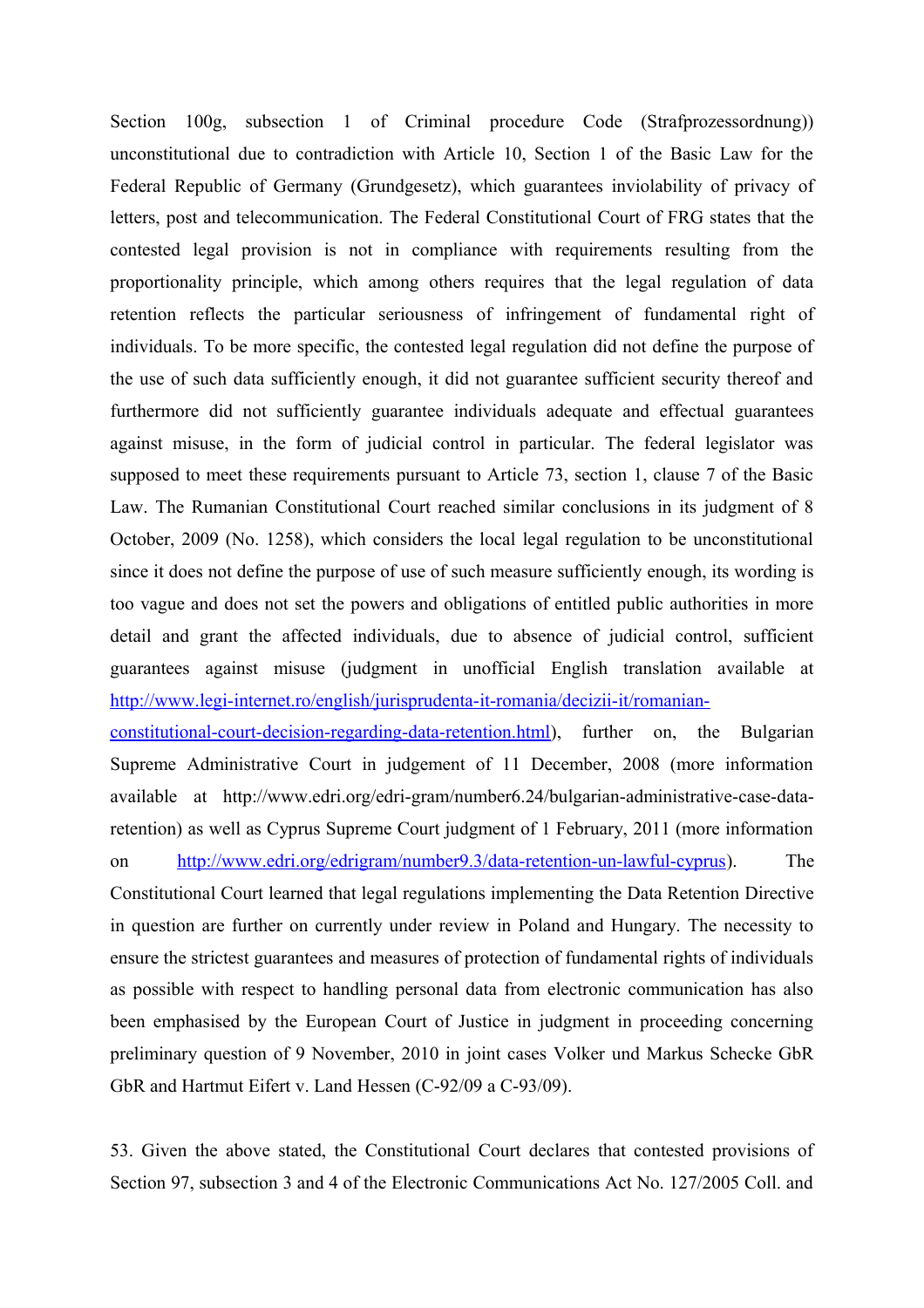on Amendment to Certain Related Acts (Electronic Communications Act), as amended, and contested Decree No. 485/2005 Coll. on the Extend of Traffic and Location Data, the Time of Retention Thereof and the Form and Method of the Transmission Thereof to Bodies Authorised to Use such Data cannot be deemed conform with the constitution, since they clearly violate the limits of constitutional law as explained above, because they do not meet requirements resulting from the principle of law-abiding state and are in collision with requirements concerning the infringement of fundamental right to privacy in the form of right to informational self-determination pursuant to Article 20, paragraph 3 and Article 13 of the Charter resulting from the principle of proportionality.

54. Apart from the above stated, the Constitutional Court deems it necessary to emphasise that described deficiencies, which led the Court to derogation of the contested legal regulation, are not even reflected in special legal regulations indirectly envisioned by contested provisions of Section 97, subsection 3 of the Electronic Communications Act. In particular, the above mentioned provisions of the Criminal Code, Section 88a, regulating requirements for the use of retained data on realized telecommunications traffic for purposes of criminal proceedings, do, in the opinion of the Constitutional Court, not respect the described limit of constitution law by far, and therefore they are deemed by the Constitutional Court unconstitutional as well. Nevertheless given the fact that the petitioners did not contest this provision in the proposal, the Constitutional Court believes, it is necessary to appeal to the legislator to consider, with regard to derogation of contested legal provisions, the amendment of the mentioned provisions of the Criminal Code, Section 88a, in order to reach conformity with the constitution.

#### VIII. C) *Obiter dictum*

55. Merely in the form of *obiter dicta*, the Constitutional Court declares that it is clearly aware of the fact that development of modern information technology and communication media goes hand in hand with new and more sophisticated ways of criminal activities that we need to deal with. However, the Constitutional Court doubts whether the instrument of universal and preventive traffic and location data retention on almost every electronic communication alone is a necessary and appropriate instrument in terms of the level of privacy infringement affecting enormous number of individuals involved in electronic communication.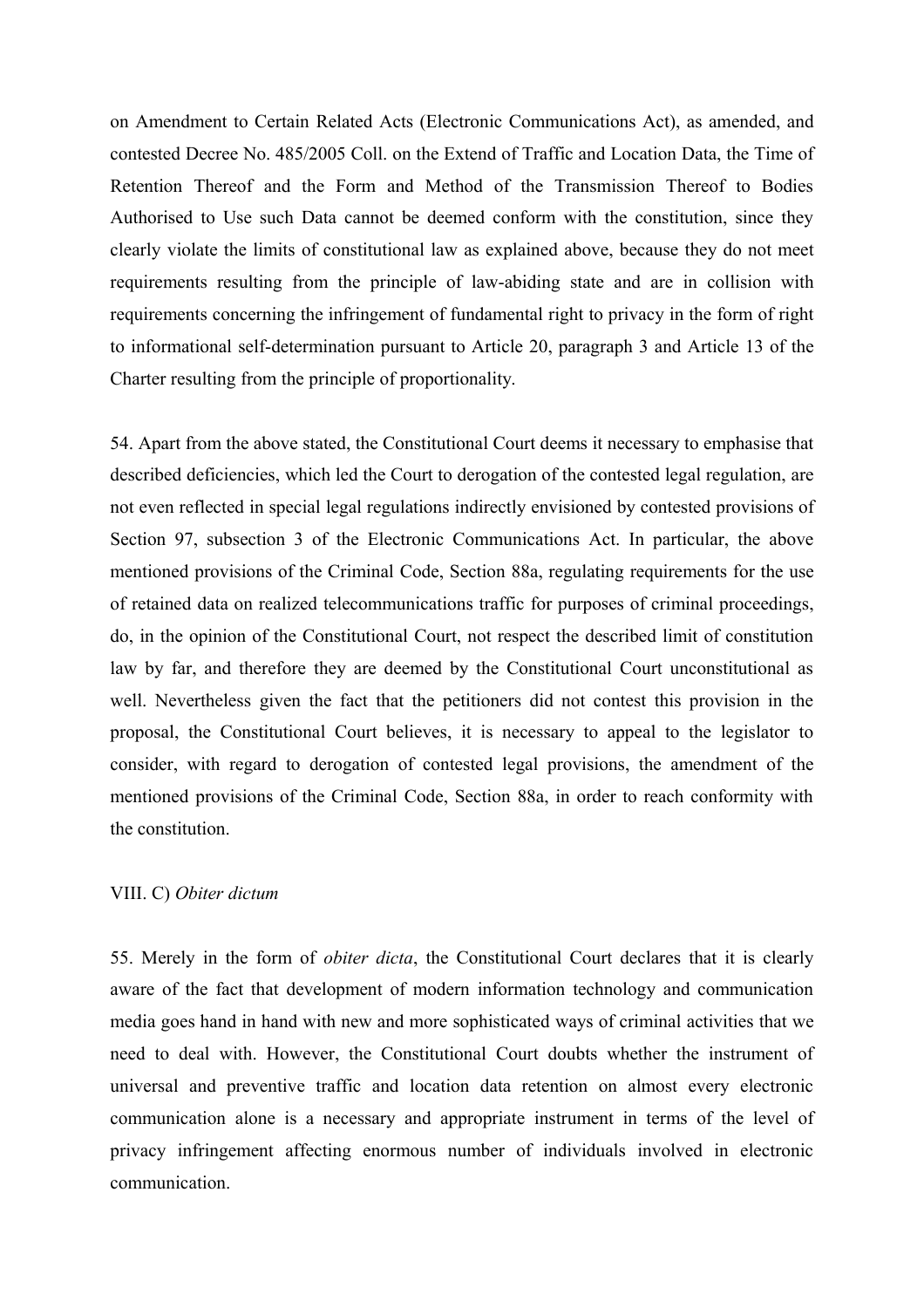Within the area of Europe, such opinion is by far not isolated since the Data Retention Directive itself has been heavily criticised from the very beginning of its existence by member states (e.g. governments of Ireland, the Netherlands, Austria or Sweden hesitated long or are still hesitating with its implementation, and moreover, the two last above mentioned countries do so despite a threat announced in public by the Commission to initiate European Court of Justice proceedings), as well as legislators in the European Parliament, the European Data Protection Supervisor (see conclusions of the data retention conference held by the Commission on 3 December, 2010 in Brussels, http://www.dataretention2010.net/docs.jsp) or the Data Protection Working Party set up pursuant to Article 29 of the Directive 95/46/EC (see its opinion available at [http://ec.europa.eu/justice/policies/privacy/workinggroup/wpdocs/index\\_en.htm\)](http://ec.europa.eu/justice/policies/privacy/workinggroup/wpdocs/index_en.htm), or nongovernmental organisations (Statewatch, European Digital Rights or Arbeitskreis Vorratsdatenspeicherung – AK Vorrat among others). All the above mentioned demanded either the Data Retention Directive in question to be repealed in its full extend and the instrument of universal and preventive traffic and location data retention to be replaced by other more appropriate instruments (e.g. data freezing which makes it under certain fixed conditions possible to monitor and retain necessary and selected data of only a particular individual involved in communication determined in advance), or demanded the change thereof, in particular in the form if granting affected individuals satisfactory guarantees and means of protection and introducing stricter data retention security requirements preventing the threat of loss and misuse by third parties.

56. The Constitutional Court also has certain doubts resulting from the question whether the instrument of universal and preventive traffic and location data retention is an efficient instrument in terms of its original purpose (protection against security threats and prevention of particularly serious criminal activity), especially given the existence of so-called anonymous SIM cards, which do not fall within the anticipated scope of traffic and location data retained under the contested legal regulation and which – according to the Police of the Czech Republic – make up to 70 % of communication related to engagement in criminal activities (see "Česká policie chce zakázat anonymní předplacené karty, operátoři se brání" (The Police of the Czech Republic Seeks Ban on Pre-paid SIM Cards, Operators Fight Back), iDNES.cz, 18 March, 2010). In this context, reference can be made to the analysis of Germany´s Federal Criminal Police Office (Bundeskriminalamt) of 26 January, 2011, which based on comparison of statistic data on serious crimes committed within the territory of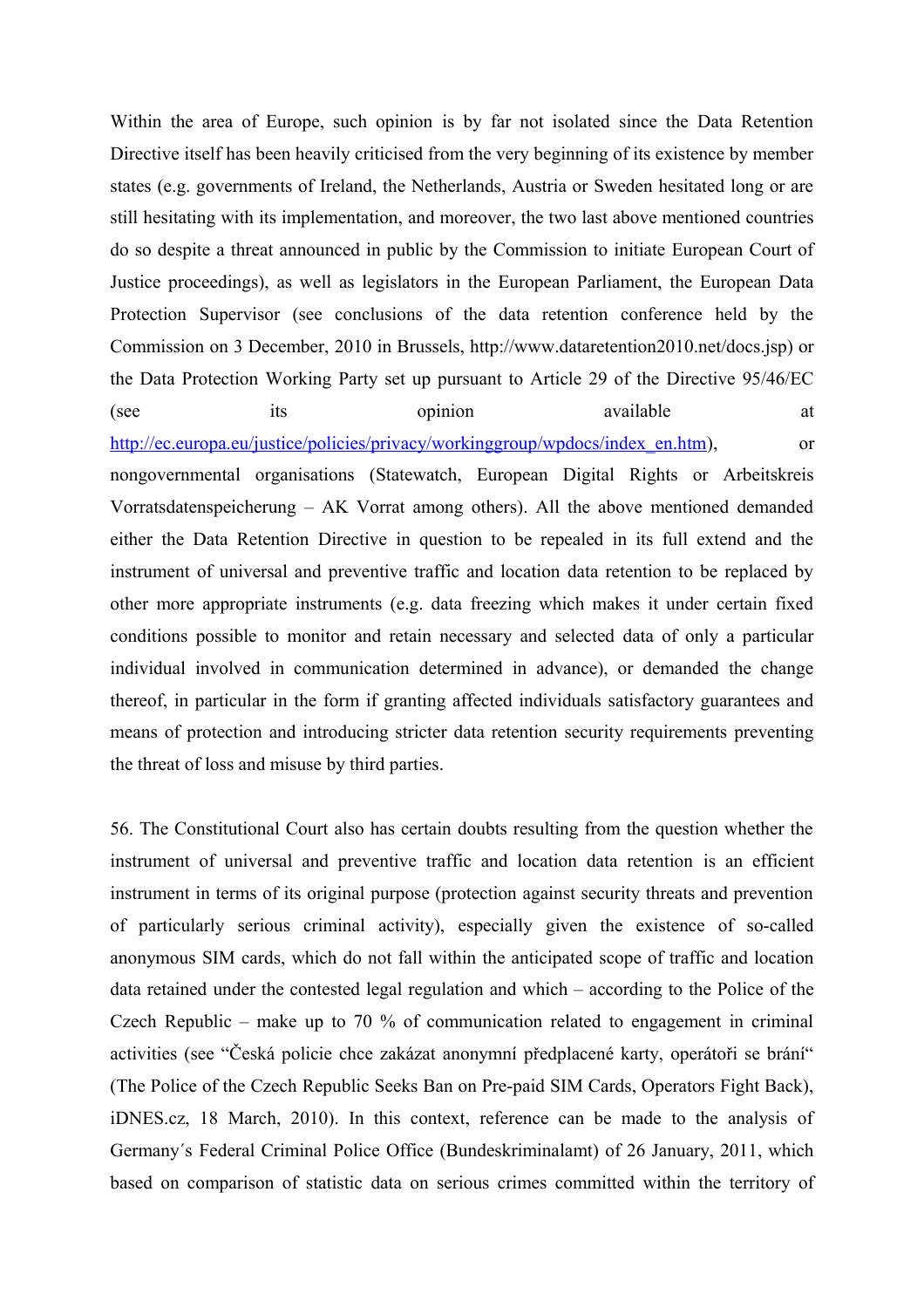Federal Republic of Germany during the time period prior to and after the adoption of the respective data retention legal regulation arrived at the conclusion that the use of instrument of universal and preventive traffic and location data retention had very limited impact on the reduction of the number of serious crimes committed as well as the respective detection rate (analysis and particular statistic data are available at [http://www.vorratsdatenspeicherung.de/content/view/426/79/lang,de/\)](http://www.vorratsdatenspeicherung.de/content/view/426/79/lang,de/). When overlooking crime statistics for the territory of the Czech Republic published by the Police of the Czech Republic, e.g. comparing statistical data for the time period between 2008 and 2010 (available at [http://www.policie.cz/clanek/statisticke-prehledy-kriminality-650295.aspx\)](http://www.policie.cz/clanek/statisticke-prehledy-kriminality-650295.aspx), a similar conclusion can be drawn.

57. Despite this being mentioned at the end, the Constitutional Court deems necessary to express doubts concerning the desirability of entitling private persons (providers of Internet services and telephone and mobile communication, mobile operators and companies providing Internet access in particular) to retain all data concerning provided communication as well as customers to whom they provide services (i.e. even more data than they are legally obliged to retain pursuant to the contested legal regulations) and to use them unrestrictedly in order to collect their claims, develop business activities and use them for marketing purposes. The Constitutional Court considers this not to be desirable, in particular given that neither the Electronic Communications Act nor other legal regulations do not regulate such entitlement in more detail and depth, there is no strict definition of rights and duties, the scope of data retained, time period and retention method or more detailed specification of requirements regarding the security of such data and controlling mechanisms.

58. Taking into consideration the above stated, the Constitutional Court therefore decided pursuant to Section 70, subsection 1 of the Constitutional Court Act to repeal contested provisions of Section 97, Subsections 3 and 4 of the Act on Electronic Communications and on Amendment to Certain Related Acts (Electronic Communications Act) No. 127/2005 Coll., as amended, and contested Decree No. 485/2005 Coll. on the Extend of Traffic and Location Data, the Time of Retention Thereof and the Form and Method of the Transmission Thereof to Bodies Authorised to Use such Data as of the day of promulgation of this judgment in the Collection of Laws (Section 58, subsection 1 of the Constitutional Court Act).